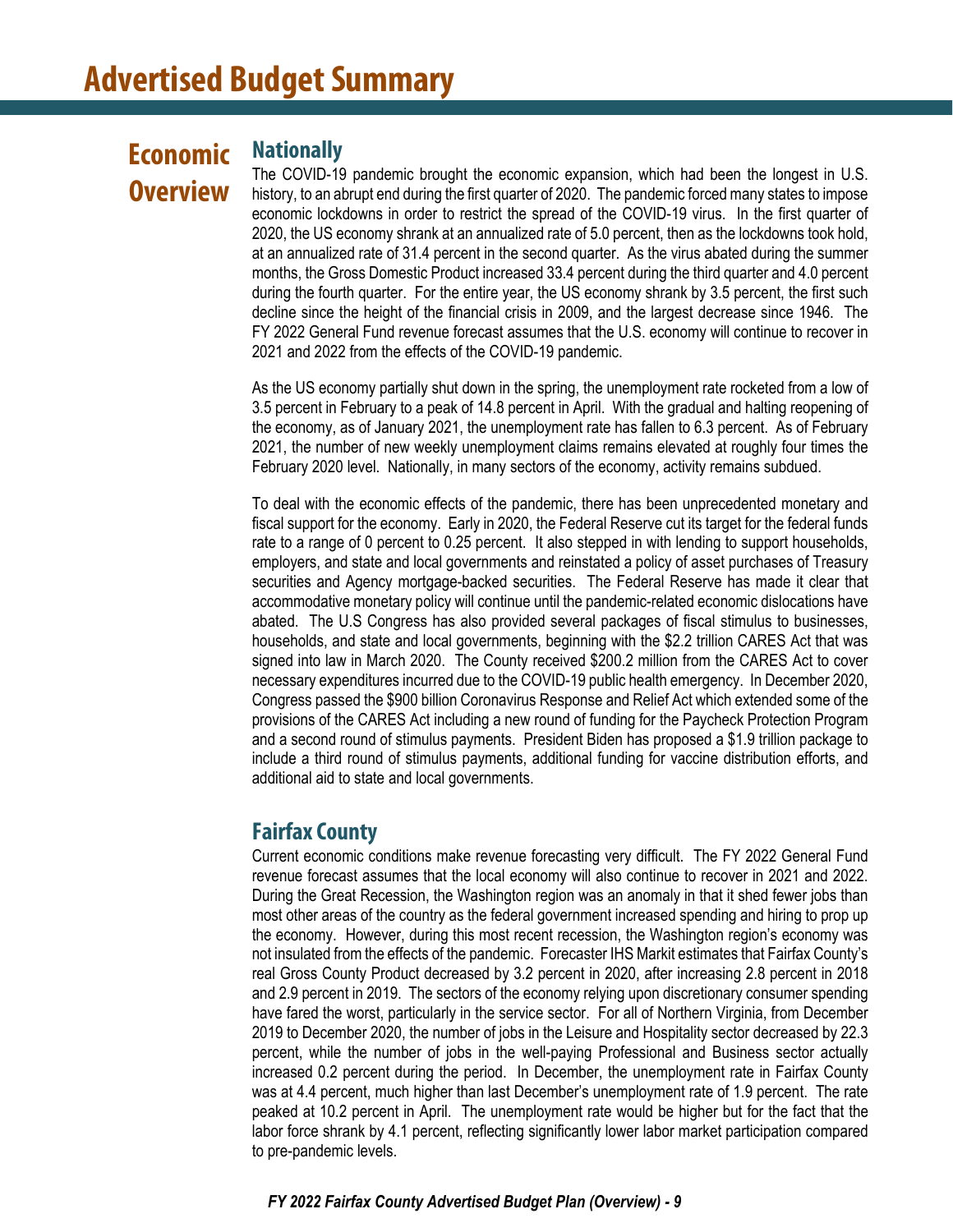Factors that could impact the region's economic outlook include the path of the virus and the speed at which vaccines can be distributed as well as the level of pent-up demand for services in sectors that have been hard hit by the pandemic, such as travel and restaurants.

Based on information from Bright MLS, the average sales price of homes sold in Fairfax County rose 8.4 percent from \$601,506 in 2019 to \$652,230 in 2020. Home prices continue to increase primarily as a result of the tight inventory of homes for sale and low mortgage rates. Since 2009, the average home sales price has risen 56.4 percent, or an average annual growth rate of 4.1 percent. Bright MLS also reported that 16,739 homes sold in the County in 2020, up 3.7 percent compared to 2019. Homes that sold during 2020 were on the market for an average of 19 days, down from 24 days in 2019.

In the County's nonresidential market, according to the Fairfax County Economic Development Authority, the direct office vacancy rate at year-end 2020 was 14.6 percent, up from 13.9 percent at year-end 2019. The overall office vacancy rate, which includes empty sublet space, was 15.5 percent at year-end 2020, up from 14.3 percent recorded at year-end 2019. The amount of empty office space increased to 18.5 million



square feet. Industry experts expect vacancy rates to increase as smaller office users let leases expire in favor of remote work and larger users put sublet space on the market.

At year-end 2020, office development continued around Metro stations in the Silver Line corridor and in other areas of the County as well. Seven office buildings, totaling approximately 2.9 million square feet, were under construction as of December 2020. The 1.2 million square feet of office space that delivered in 2020 outpaced 2019's total by more than 600,000 square feet. Office leasing activity totaled more than 3.4 million square feet during the first half of 2020, compared to 4.6 million in the back half of 2019. The slowdown in leasing activity is due to the impact of COVID-19 as the majority of Fairfax County's office workforce adapted to remote work and leasing decisions were placed on hold.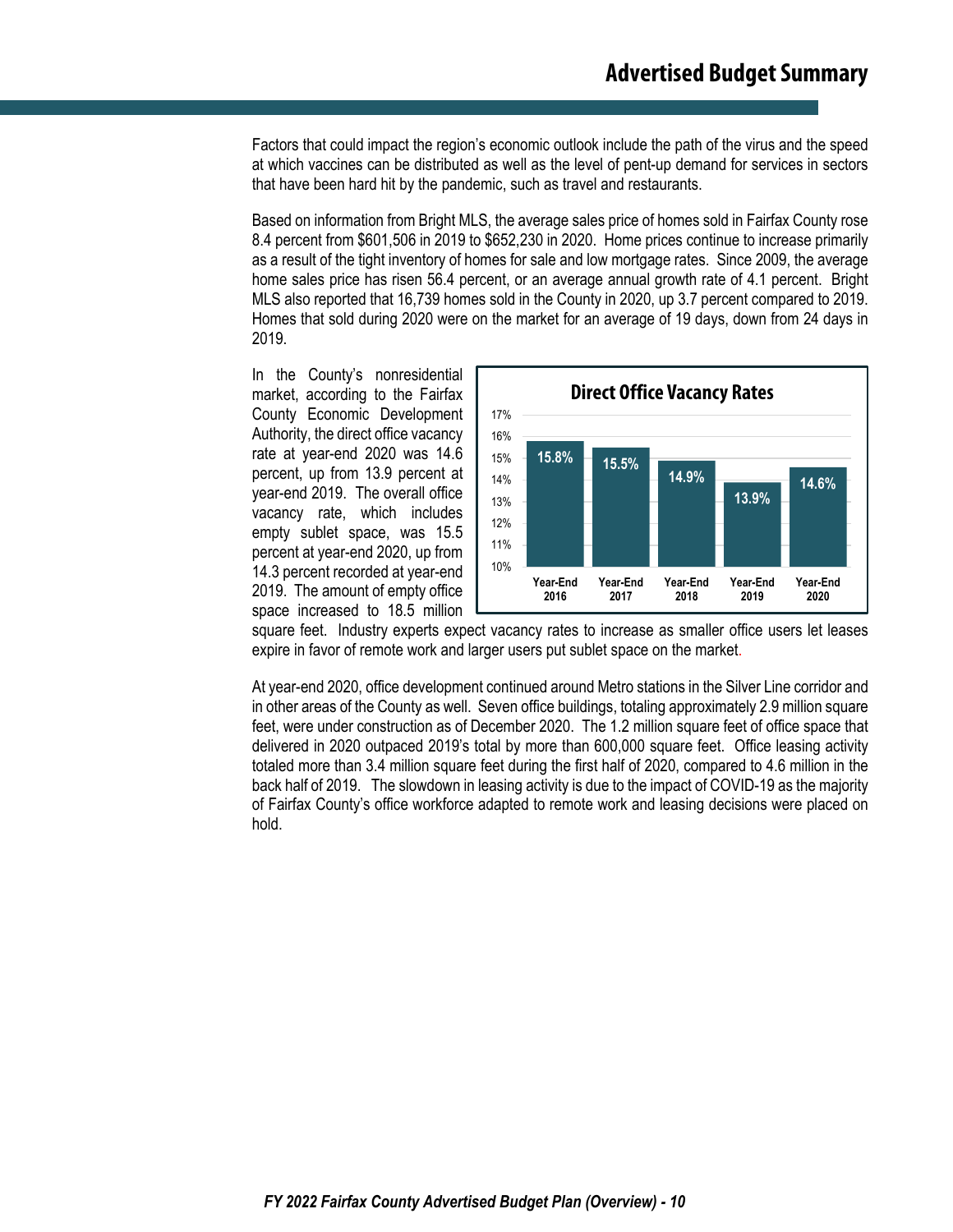# **FY 2022 General Fund Budget Summary**

Based on the current Real Estate Tax rate of \$1.15 per \$100 of assessed valuation, \$69.37 million in increased revenue is projected over FY 2021 levels. However, a one cent reduction to the Real Estate Tax rate is recommended, which reduces revenue by \$27.14 million. With a slight increase in Transfers In of \$0.29 million, \$42.52 million is available for FY 2022 requirements. The FY 2022 Advertised Budget Plan allocates \$13.07 million of these available resources for Fairfax County Public Schools (FCPS) priorities and \$11.70 million for County requirements, with a net decrease of \$2.25 million in reserve requirements. The remaining balance of \$20.00 million is recommended to be set aside in reserve for the Board for Economic Recovery initiatives in FY 2022.

The following table summarizes the FY 2022 Advertised Budget Plan.

| <b>Adjustments included in FY 2022 General Fund Budget</b><br>(Amounts shown are in millions, net change over FY 2021 Adopted Budget Plan) |          |                |              |  |  |  |
|--------------------------------------------------------------------------------------------------------------------------------------------|----------|----------------|--------------|--|--|--|
| <b>Available Revenue Increase</b>                                                                                                          |          |                |              |  |  |  |
| Revenue Increase at Current Real Estate Tax Rate                                                                                           |          |                | \$69.37      |  |  |  |
| <b>Real Estate Tax Rate Decrease of One Cent</b>                                                                                           |          |                | (527.14)     |  |  |  |
| <b>Net Impact of Transfers In</b>                                                                                                          |          |                | \$0.29       |  |  |  |
| <b>Total Available</b>                                                                                                                     |          |                | \$42.52      |  |  |  |
| <b>FY 2022 Requirements</b>                                                                                                                |          |                |              |  |  |  |
|                                                                                                                                            | County   | <b>Schools</b> | <b>Total</b> |  |  |  |
| <b>County Compensation</b>                                                                                                                 | (51.97)  |                | (51.97)      |  |  |  |
| <b>County Debt Service</b>                                                                                                                 | \$0.28   | $-$            | \$0.28       |  |  |  |
| <b>Lifelong Education and Learning</b>                                                                                                     | (50.01)  | \$13.07        | \$13.06      |  |  |  |
| Safety and Security                                                                                                                        | \$11.91  |                |              |  |  |  |
| <b>Health and Environment</b>                                                                                                              | \$9.12   |                |              |  |  |  |
| <b>Empowerment and Support for Residents Facing</b><br>Vulnerability                                                                       | \$2.92   |                |              |  |  |  |
| <b>Effective and Efficient Government</b>                                                                                                  | \$2.49   |                | \$2.49       |  |  |  |
| <b>Cultural and Recreational Opportunities</b>                                                                                             | \$2.18   |                | \$2.18       |  |  |  |
| <b>Housing and Neighborhood Livability</b>                                                                                                 | \$0.47   |                | \$0.47       |  |  |  |
| <b>Economic Opportunity</b>                                                                                                                | \$0.22   |                | \$0.22       |  |  |  |
| <b>Mobility and Transportation</b>                                                                                                         | \$0.00   |                | \$0.00       |  |  |  |
| <b>Agency Reductions and Savings</b>                                                                                                       | (515.91) | $-$            | (515.91)     |  |  |  |
| <b>Subtotal</b>                                                                                                                            | \$24.77  |                |              |  |  |  |
| <b>Reserve Adjustments</b>                                                                                                                 |          |                |              |  |  |  |
| <b>Total Uses</b><br>\$22.52                                                                                                               |          |                |              |  |  |  |
| <b>Available Balance to be set aside in</b><br><b>Economic Recovery Reserve</b>                                                            |          |                | \$20.00      |  |  |  |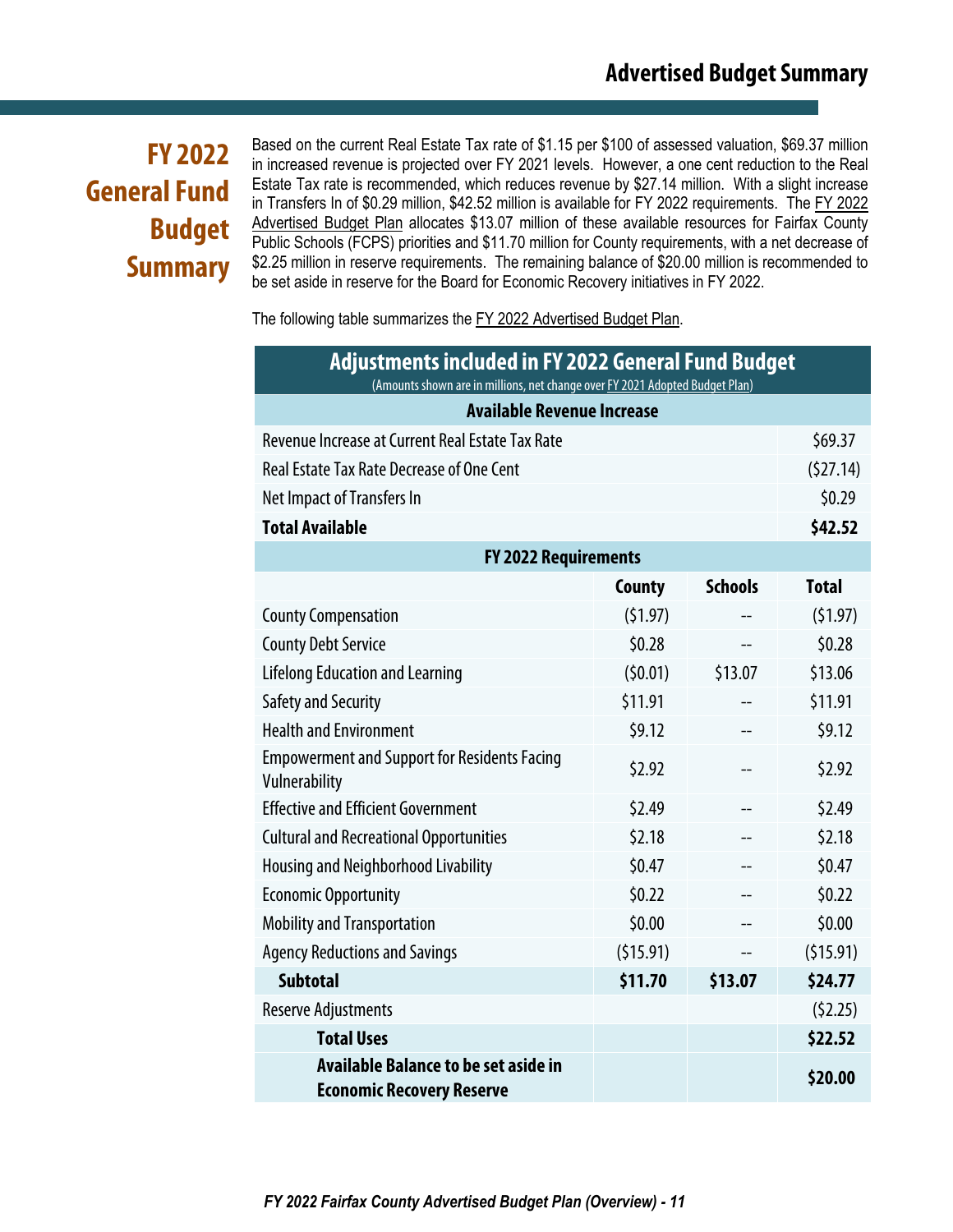# **FY 2022 General Fund Revenue**

FY 2022 General Fund revenues are projected to be \$4,499,426,703, an increase of \$67,086,736, or 1.5 percent, over the *FY 2021 Revised Budget Plan*, which contains the latest FY 2021 revenue estimates, and an increase of \$42,227,164, or 0.9 percent, over the FY 2021 Adopted Budget Plan.

On the County's real estate front, residential equalization reflects a 4.25 percent increase in FY 2022, while non-residential equalization fell by 4.05 percent. The overall Real Estate tax base grew 2.88 percent.

The value of a penny on the Real Estate Tax rate is \$27.14 million in FY 2022. Each penny change in the tax rate equals \$60.78 on a taxpayer's bill. Given an average value of a residential unit of \$607,752, the "typical" residential annual tax bill will rise, on average, \$224.15 in FY 2022 at the proposed Real Estate tax rate of \$1.14 per \$100 of assessed value. The increase was due to the rise in the average value of a residential unit, offset by the proposed 1 cent tax rate reduction included in the Advertised Budget.

Based on legislation enacted during the 2020 General Assembly session, the County was granted additional taxing authority, which could provide new revenue options. The legislation authorized all counties to impose a Cigarette Tax at a rate not to exceed 40 cents per pack, effective July 1, 2021. A ten cent increase from the County's current tax rate of 30 cents per pack would generate an additional \$1 million. The legislation also authorized all counties to impose a Meals Tax at a rate not to exceed 6 percent and eliminated the referendum requirement. However, a locality in which a meals tax referendum failed prior to July 1, 2020, would have to wait six years after the date of the failed referendum to impose the tax. As a meals tax referendum failed in Fairfax County in 2016, a meals tax cannot be imposed in the County until FY 2024, assuming a July 1 implementation. It is estimated that an additional \$25.0 million could be generated for each 1 percent on the Meals Tax rate. In addition, the legislation removed the rate ceiling for the Transient Occupancy Tax rate. Rates between 2 and 5 percent are earmarked for tourism promotion, but there is no restriction on the use of funds at a tax rate above 5 percent. Based on pre-COVID revenues, it is estimated that each 1 percent on the Transient Occupancy Tax would generate an additional \$5.7 million. The County's Transient Occupancy Tax rate is currently levied at 4 percent. The County also has the authority to impose an Admissions Tax at a rate not to exceed 10 percent. Each one percent on the Admissions Tax rate is estimated to generate \$0.8 million.

The availability of these options could reduce pressure on the Real Estate Tax rate and allow for greater opportunity to revisit other tax rates, including the Machinery and Tools tax, or expand tax relief. Staff will continue to examine all options to diversify the County's tax base – including the potential for revenue generation and the impact on Fairfax County residents.

It is estimated that the County receives approximately 23 cents for every \$1 of state taxes generated in the County. This estimate includes state support for public assistance and law enforcement, funding for schools, support for the Community Services Board, and certain transportation allocations. This analysis does not include revenue that is not directly received by the County from the Commonwealth, such as funds for transportation and roads that is remitted to the Northern Virginia Transportation Commission. The analysis also does not include all state revenue that is generated in the County, including the 0.5 cent sales tax for the Transportation Trust Fund, the gas tax, the sales tax on motor vehicles sold in the County, DMV license fees, bank franchise taxes or cigarette taxes. There is no jurisdictional breakdown of these revenue categories.

The *General Fund Revenue Overview* in the FY 2022 Overview volume has additional details on General Fund revenues.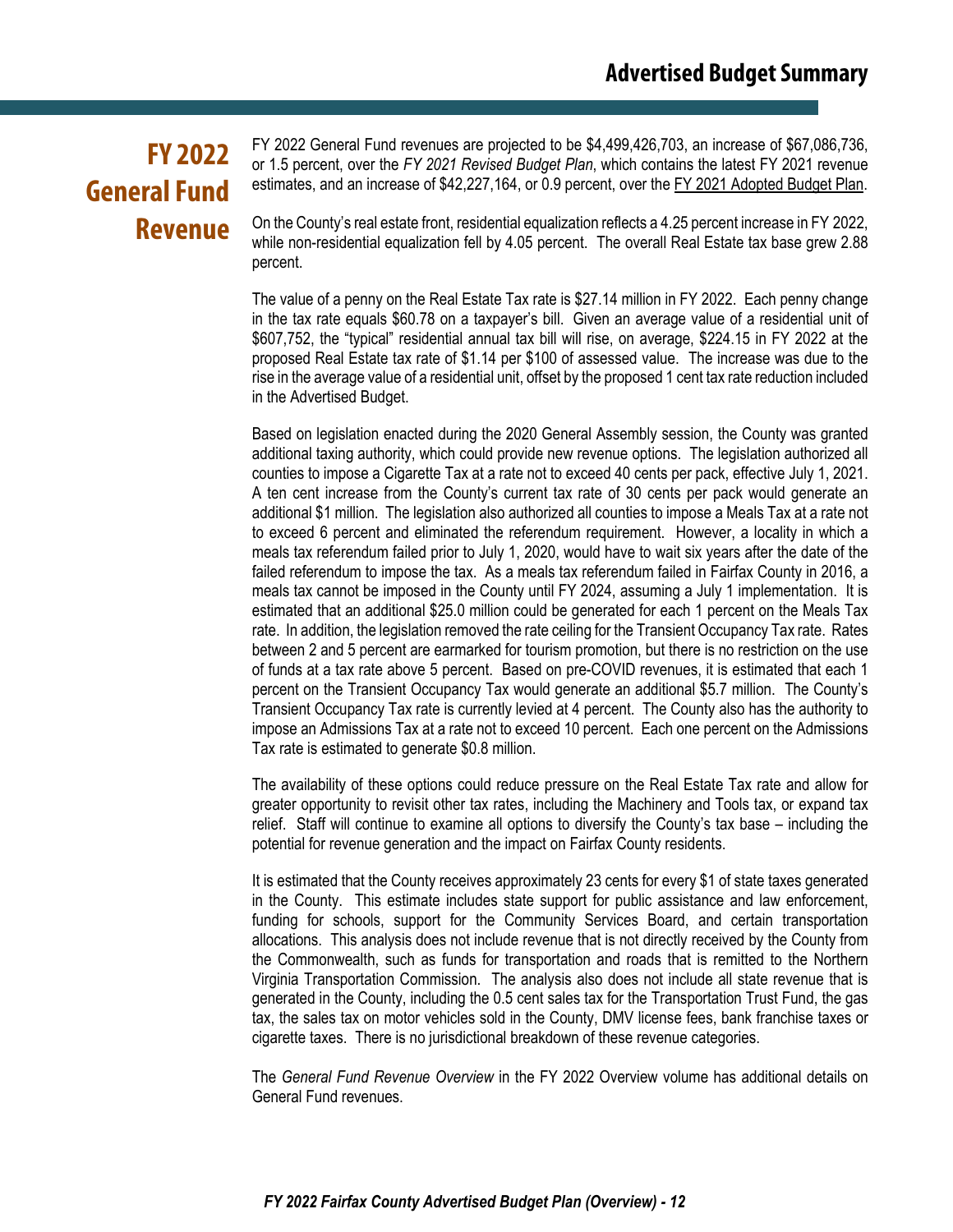# **FY 2022 General Fund Disbursements**

FY 2022 General Fund disbursements are \$4,488.43 million, an increase of \$16.51 million, or 0.37 percent, over the FY 2021 Adopted Budget Plan and a decrease of \$220.53 million, or 4.68 percent, from the *FY 2021 Revised Budget Plan.* As the *FY 2021 Revised Budget Plan* includes the carryforward of encumbrances from FY 2020 and other one-time adjustments for FY 2021 approved as part of the *FY 2020 Carryover Review* and *FY 2021 Mid-Year Review*, comparisons between the FY 2022 budget and the *FY 2021 Revised Budget Plan* may be misleading. Thus, this section focuses on changes from the FY 2021 Adopted Budget Plan. Of the \$16.51 million increase over the Adopted Budget, \$24.77 million reflects programmatic adjustments, offset by a reduction in reserve requirements of \$8.26 million.

It should also be noted that 109 new positions, some outside of the General Fund, are included in the FY 2022 Advertised Budget Plan, and are detailed on the following pages.

## **Summary by Strategic Plan Priority**

Concurrent with the release of the FY 2022 Advertised Budget Plan, the County's updated proposed Strategic Plan will be made available at [www.fairfaxcounty.gov/strategicplan.](http://www.fairfaxcounty.gov/strategic) A plan was originally developed and presented to the Board of Supervisors on February 25, 2020. However, as a result

of the COVID-19 pandemic, consideration of the plan by the Board and the public was postponed. Based on the significant cultural and societal changes that have occurred over the past year, including the impacts of the pandemic, as well as the renewed focus on equity and racial justice, staff has spent the past months making updates to the plan. As part of these updates, staff have worked closely with the County's Chief Equity Officer to ensure

alignment with the One Fairfax initiative and have followed the recommendations from the Chairman's Task Force on Equity and Opportunity. The plan is built around nine priority outcome areas, which were shared with the Board of Supervisors in March 2019. For each priority outcome

area, the plan contains specific strategies that the County can take to make progress towards an aspirational outcome, as well as quantifiable indicators and metrics to measure that progress. During the next phase, the Board will



seek community input to provide feedback, make changes, and, ultimately, approve the plan alongside the adoption of the budget. Upon approval, the strategic plan will be more fully integrated into the budget preparation and decision-making process.

Funding adjustments included in the FY 2022 Advertised Budget Plan are presented below, categorized by the priority areas as included in the Strategic Plan. It should be noted, however, that two areas of funding – compensation and debt service – cross all priority areas. As a result, these categories are presented separately.

## **Employee Compensation (Pay and Benefits)**

#### (\$1.97) million

The FY 2022 Advertised Budget Plan includes no funding for employee pay adjustments in FY 2022. Employee benefit adjustments result in a net savings of \$1.97 million. Required increases due to rising retirement employer contribution rates, estimated health care premium increases, and an increase in the actuarially determined contribution for retiree health, are offset by savings due to migration to lower cost health plans and position vacancies.

#### **Employee Pay**

As noted above, no funding is included for employee pay increases as part of the FY 2022 budget proposal. With constrained revenue growth, resources were not available to fund the Market Rate Adjustment – calculated at 2.09 percent – or performance, merit, or longevity increases. The full cost of the County's compensation program is projected to cost approximately \$55 million.

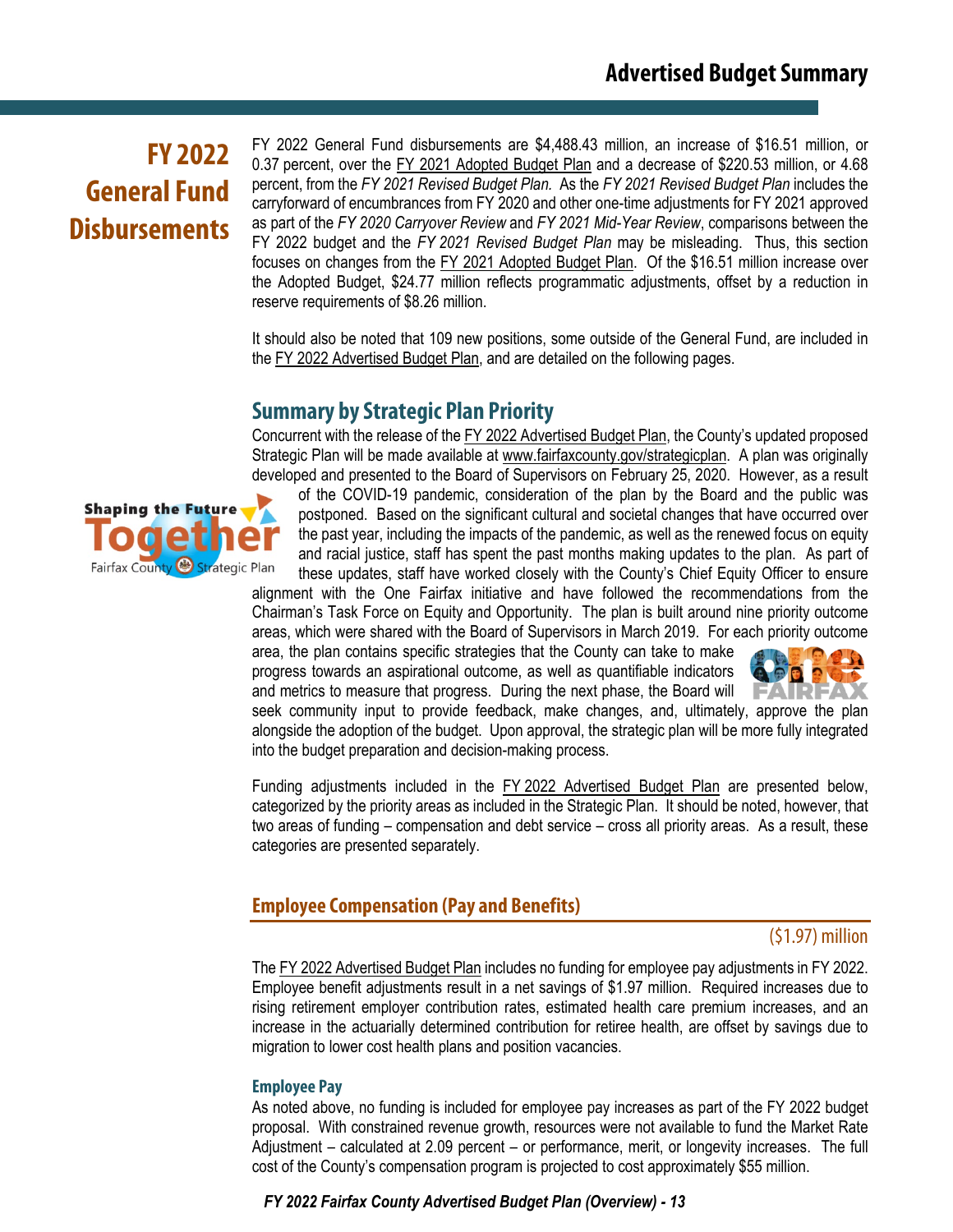As directed by the Board of Supervisors, staff will be exploring the potential for a one-time bonus as part of the upcoming *FY 2021 Third Quarter Review*. A one-time bonus in FY 2021 would not

As no Market Rate Adjustment is funded as part of the FY 2022 proposal, the County's **Living Wage** will remain at its current rate of \$15.14 per hour.

contribute to budgetary pressures in FY 2022 and beyond. If recommended, this bonus would be in addition to the \$2,000 one-time, hazard pay bonus approved by the Board for eligible employees on February 9. The hazard pay bonus is being supported through CARES Act Coronavirus Relief Funds. Among other criteria, employees are eligible if they are classified in very high- or high-risk categories per the VOSH (Virginia Occupational Safety and Health) standards.

#### **Retirement**

An increase of \$8.37 million is associated with required employer contribution rate increases for each of the County's three retirement plans. It is the County's policy to fully fund the actuarially determined contributions; beginning in FY 2020, the contribution rates are calculated including amortization of 100 percent of the unfunded liability. Contributions are required to increase in FY 2022 primarily because all three systems failed to reach the 7.25 percent assumed rate of investment return in FY 2020. The Employees' system was up 2.9 percent, the Uniformed system was down 1.2 percent, and the Police Officers system was down 3.9 percent, all net of fees.

#### **Retiree Health Benefits**

An increase of \$0.51 million is associated with the General Fund contribution towards the actuarially determined contribution for the County's OPEB (Other Post-Employment Benefits) liability. The latest valuation calculated the County's actuarial accrued liability at \$387.6 million and the unfunded actuarial accrued liability at \$56.8 million. The resulting FY 2021 contribution of \$18.9 million, an increase of \$2.6 million from the prior year, will be funded through a combination of a General Fund transfer, contributions from other funds, and an implicit subsidy contribution as calculated by the County's actuary. The increase is due to higher than anticipated retiree claims. As of the July 1, 2020 valuation, the County's OPEB liabilities were 85.4 percent funded.

#### **Health Insurance**

An increase of \$3.46 million is associated with projected premium increases of 5.0 percent for all health insurance plans, effective January 1, 2022, as well as the full-year impact of January 2021 premium adjustments, which ranged from 0.0 to 6.0 percent. The 5.0 percent increase is a budgetary projection only; final premium decisions will be made in the fall of 2021 based on updated experience. Decisions will be based on the impact to employees and retirees, the actual claims experience of each plan, the maintenance of adequate reserves, and the impact on the County's OPEB liability.

#### **Benefit Savings based on Trends**

A net decrease of \$14.30 million is primarily associated with savings related to the County's concerted effort to encourage migration into more cost-effective health plans through employee engagement and education. The design of the County's plans has shifted gradually from plans with a co-pay structure to plans with a co-insurance structure, as part of an effort to control cost growth through a stronger focus on features that encourage consumerism. The County's only remaining self-insured co-pay plan was closed to new enrollment in 2017 and the plan was discontinued at the end of 2020. Other savings in Employee Benefits are due to a new contract for group life insurance and savings related to position turnover.

### **County Debt Service**

#### \$0.28 million

In addition to requirements associated with School debt service, FY 2022 General Fund support of County debt service requirements is \$131.32 million, an increase of \$0.28 million over the FY 2021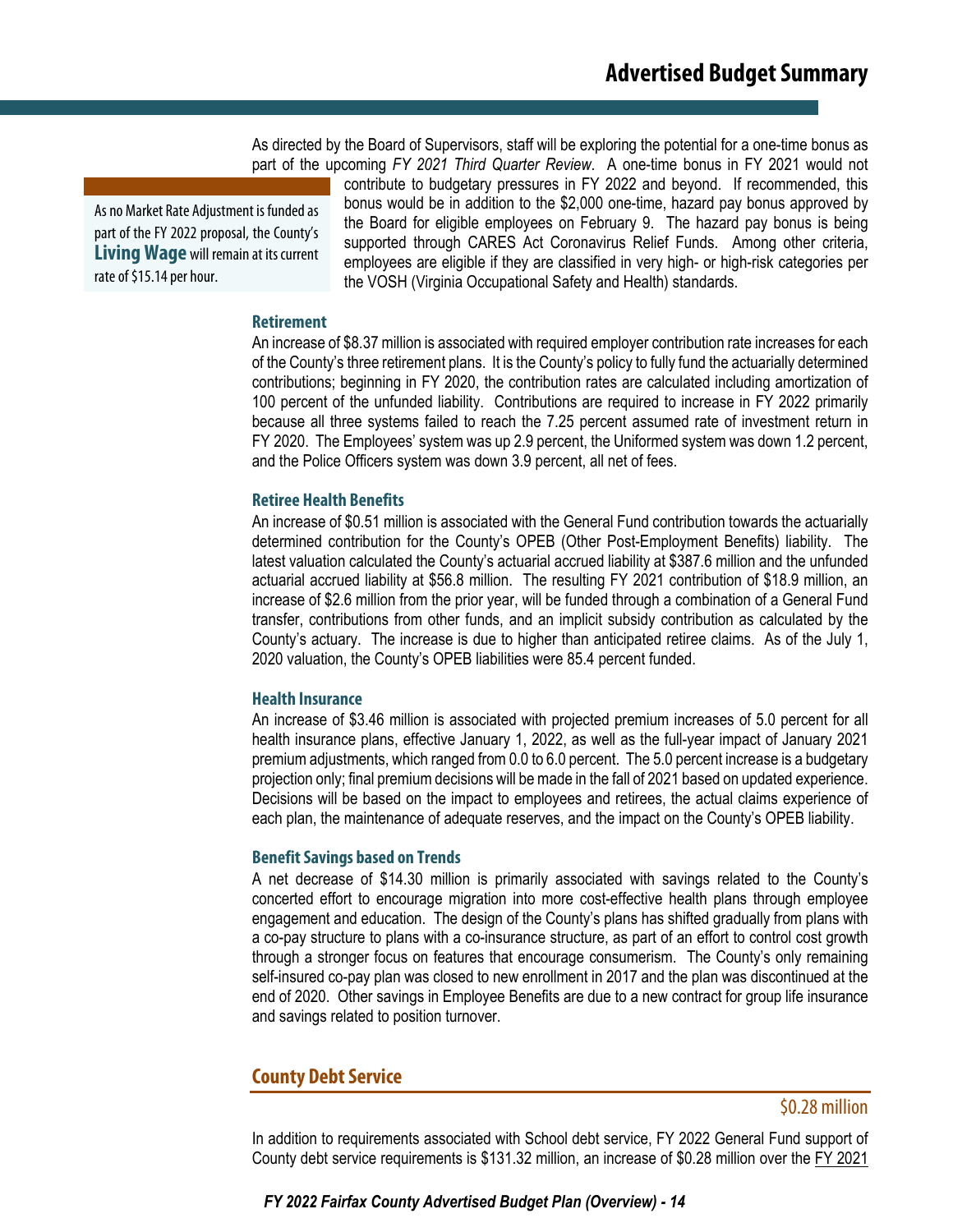Adopted Budget Plan. The increased FY 2022 funding level supports programmed debt service payments, including the \$110.00 million in General Obligation bonds sold in January 2021 for the County. The 1.23 percent interest rate received in January represented the lowest rate received for a new money bond deal in the County's history – 77 basis points below the previous low interest rate of 2.00 percent one year prior. During FY 2022 it is anticipated that a General Obligation bond sale estimated at \$300.00 million will be conducted to fund cash requirements for on-going capital projects for School and County purposes. This bond sale estimate is consistent with the FY 2022-FY 2026 Advertised Capital Improvement Program (CIP).

## **Capital Construction**

Capital Construction is primarily financed by the General Fund, General Obligation bonds, fees, and service district revenues. General Fund support in FY 2022 totals \$18.68 million, representing a net increase of \$0.61 million from the FY 2021 Adopted Budget Plan due to increased annual funding for athletic fields maintenance associated with an additional 44 FCPS synthetic turf fields. An increase of \$0.38 million for environmental projects has also been included, offset by savings in other capital contributions. *Details of these adjustments are provided in the following section, categorized by the appropriate Strategic Plan priority outcome area.*

There is no funding included for County infrastructure replacement and upgrade projects in FY 2022; however, an amount of \$6.28 million is anticipated to be funded as part of the *FY 2021 Third Quarter Review* or *FY 2021 Carryover Review*. In recent years, it has been the Board's practice to fund some or all of the infrastructure replacement and upgrade projects using one-time funding as available as part of quarterly reviews.

|                                                                                | <b>Commitments.</b><br><b>Contributions, and</b><br><b>Facility Maintenance</b> | Paydown     | <b>Total General</b><br><b>Fund Support</b> |
|--------------------------------------------------------------------------------|---------------------------------------------------------------------------------|-------------|---------------------------------------------|
| Athletic Field Maintenance and Sports Projects                                 | \$5,040,338                                                                     | \$1,700,000 | \$6,740,338                                 |
| Park Authority Inspections, Maintenance, and<br>Infrastructure Upgrades        | \$960,000                                                                       | \$1,740,000 | \$2,700,000                                 |
| <b>Environmental Initiatives</b>                                               | \$1,298,767                                                                     | \$0         | \$1,298,767                                 |
| <b>Revitalization Maintenance</b>                                              | \$1,410,000                                                                     | \$0         | \$1,410,000                                 |
| Payments and Contributions/On-going Development<br>Efforts                     | \$4,478,940                                                                     | \$0         | \$4,478,940                                 |
| County Infrastructure Replacement and Upgrades                                 | \$0                                                                             | \$0         | \$0                                         |
| ADA Improvements                                                               | \$0                                                                             | \$350,000   | \$350,000                                   |
| Reinvestment, Repair and Emergency Maintenance of<br>County Roads and Walkways | \$0                                                                             | \$1,500,000 | \$1,500,000                                 |
| Developer Defaults                                                             | \$0                                                                             | \$200,000   | \$200,000                                   |
| <b>Total General Fund Support</b>                                              | \$13,188,045                                                                    | \$5,490,000 | \$18,678,045                                |

### **FY 2022 Capital Construction/Paydown Summary1**

<sup>1</sup> Reflects General Fund support. Other funding sources such as dedicated revenue and bond funding are not included in these totals.

Details about the Capital program are available in the *Capital Projects Overview* of the Overview volume.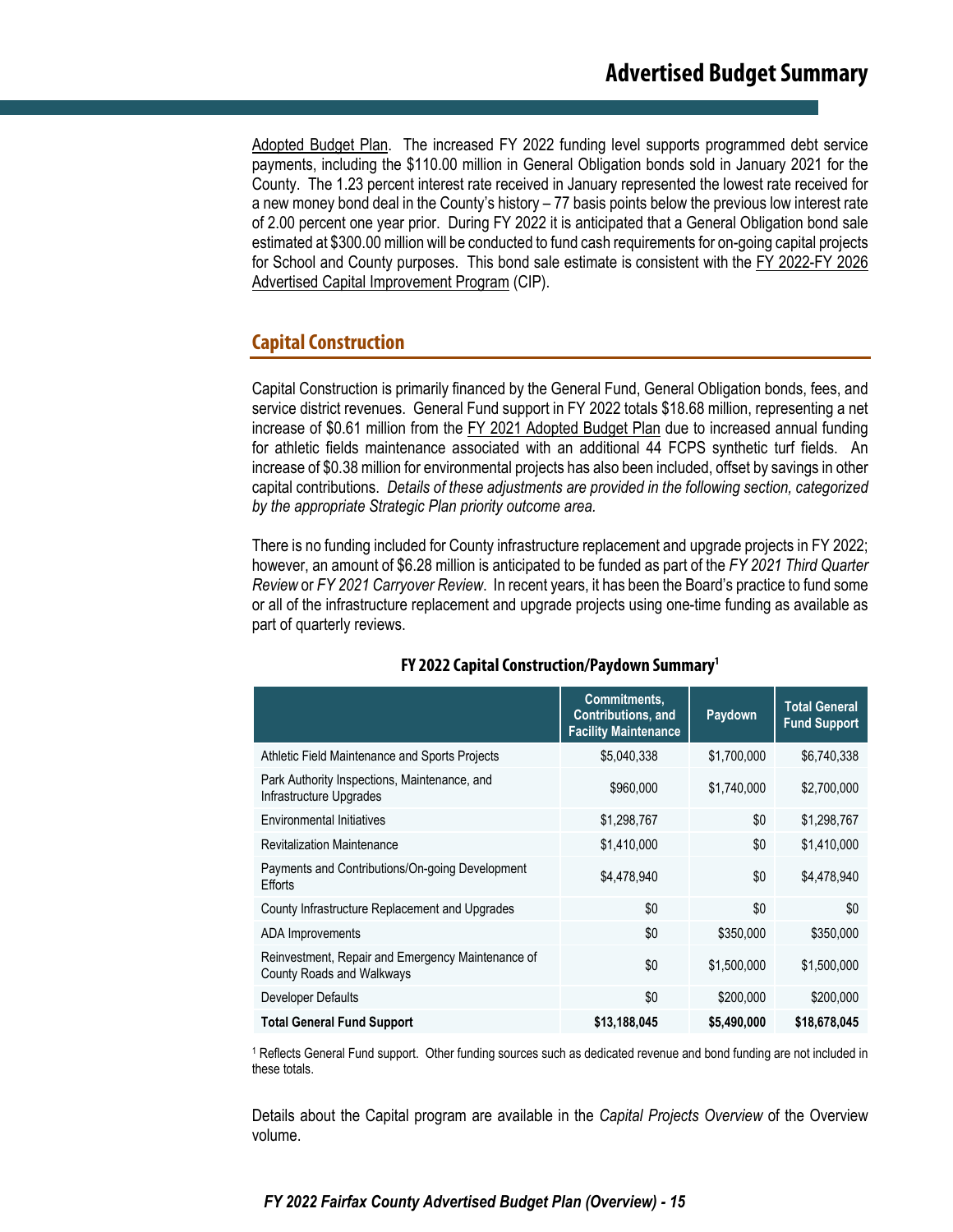#### **Capital Improvement Program**

The FY 2022-FY 2026 Capital Improvement Program (CIP) totals \$11.3 billion. The total bond program within the CIP is \$2.3 billion (includes both General Obligation and Economic Development Authority bonds), and the CIP bond program is managed within the County's debt ratios. Highlights include the review and analysis associated with the long-range Bond Referendum Plan and the County's debt capacity; efforts underway to identify potential FCPS/County shared-use facility sites and other co-location opportunities; and an outline of key changes from the FY 2021 CIP.

Although debt ratios are projected to be well below the Board's self-imposed limits, the *Ten Principles of Sound Financial Management* also sets an annual \$300 million bond sale limit. The Board has agreed to an annual sale amount for FCPS of \$180 million, with the remaining \$120 million dedicated to all other County requirements. This annual sale limit is beginning to present some capacity challenges which are expected to continue into future years. The County sales limit has been level at \$120 million since FY 2007; however, Washington Metropolitan Area Transit Authority (WMATA) requirements have increased significantly since that time, reducing available capacity for other needs. Additionally, projects are taking longer to complete (particularly more complex colocation projects), delaying bond sales, and creating a backlog of sale requirements. Most recently, existing Library and Public Safety bonds have required a 2-year extension from the Circuit Court to provide a total of 10 years in which to sell the bonds after the date of the referendum. These issues are in addition to the capacity concerns voiced by FCPS, who have expressed interest in increasing the \$180 million Schools limit (last increased in FY 2019).

Staff are currently working with the newly formed Joint Board of Supervisors/School Board CIP Committee and are discussing ideas for both the County and FCPS capital programs. It is anticipated that the committee will be reviewing the entire debt program, including debt capacity, bonding versus paydown options, timing and sizing of future referenda, and the assumptions used in future year CIP projections. A key part of the discussions will be affordability, as debt service is only one of the many operational demands on the County budget.

The CIP Bond Referendum Plan, outlined below, continues to include Fairfax County Public Schools Referenda proposed in odd-numbered years and County Referenda proposed in even-numbered years. The Referendum Plan continues the approved level of support for FCPS, with referenda of \$360 million every two years, directly linked to the current approved sales limit of \$180 million per year.

| Year             | Category | <b>Description</b>                                                                                                                                                                                                                                                                                           | <b>Total</b> |
|------------------|----------|--------------------------------------------------------------------------------------------------------------------------------------------------------------------------------------------------------------------------------------------------------------------------------------------------------------|--------------|
| <b>Fall 2021</b> | Schools  | Capital Enhancement, Renovation, Infrastructure Management                                                                                                                                                                                                                                                   | \$360 mil    |
| <b>Fall 2022</b> | County   | Public Safety (\$72 mil) - Welfit Performance Testing Center, Chantilly<br>Fire Station, Fox Mill Fire Station, Oakton Fire Station<br>Human Services (\$25 mil) - Early Childhood Facilities                                                                                                                | \$97 mil     |
| <b>Fall 2023</b> | Schools  | Capital Enhancement, Renovation, Infrastructure Management                                                                                                                                                                                                                                                   | \$360 mil    |
| Fall 2024        | County   | Human Services (\$89 mil) – Tim Harmon Campus: A New<br>Beginning/Fairfax Detox, Cornerstones, Springfield Community<br>Resource Center, Early Childhood Facilities<br>Parks (\$112 mil) - Fairfax County Park Authority and Northern Virginia<br><b>Regional Park Authority</b><br><b>WMATA (\$180 mil)</b> | \$381 mil    |
| <b>Fall 2025</b> | Schools  | Capital Enhancement, Renovation, Infrastructure Management                                                                                                                                                                                                                                                   | \$360 mil    |

#### **FY 2022-FY 2026 Bond Referendum Plan**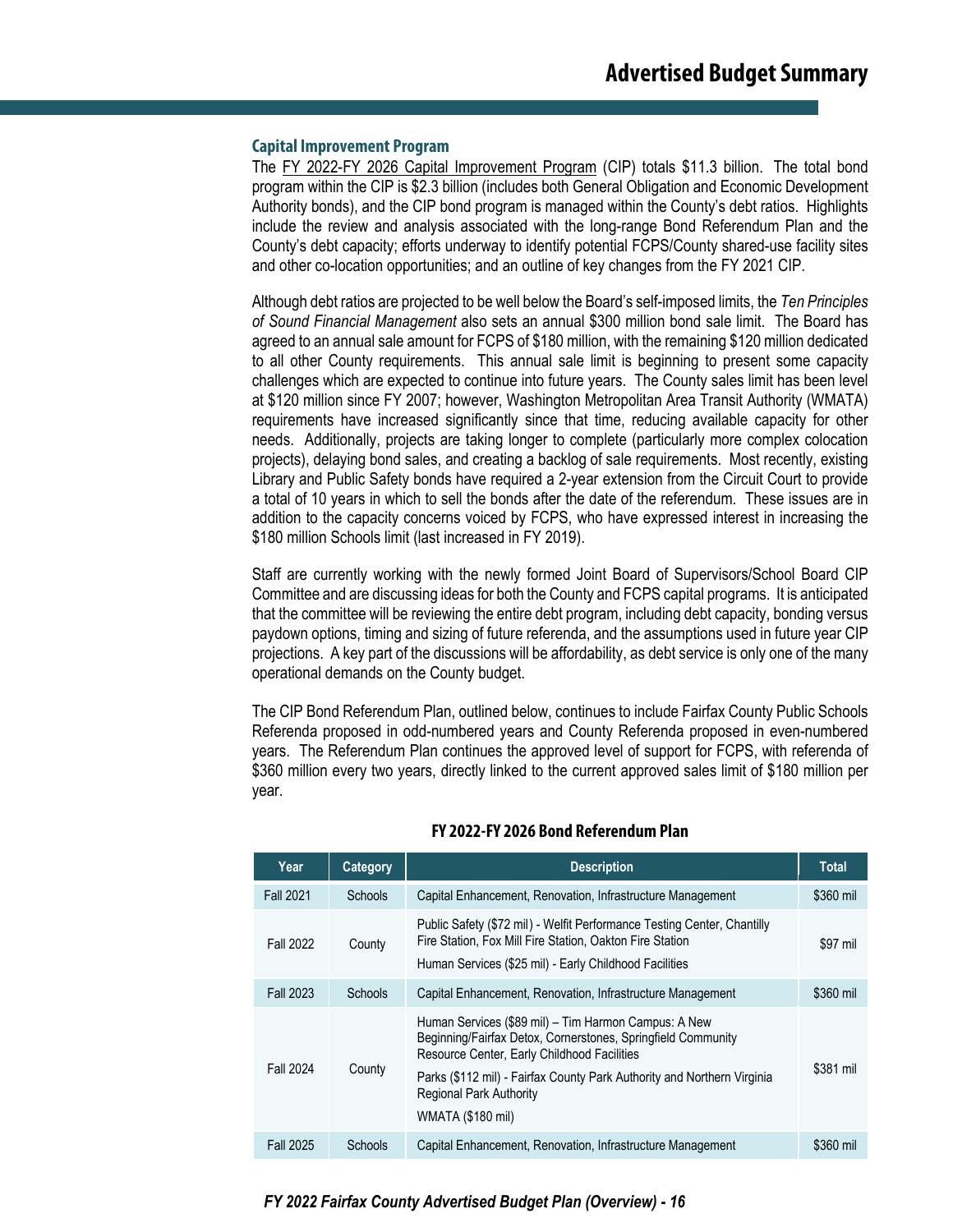

Strategic Plan Priority Area: **Lifelong Education and Learning** 

### \$13.06 million

As part of the FY 2022 Advertised Budget Plan, a net increase of \$13.06 million is dedicated to the priority area of Lifelong Education and Learning. Support for Fairfax County Public Schools totals \$13.07 million, offset by a slight reduction of \$0.01 million associated with the County's contributions to Northern Virginia Community College.

#### **Fairfax County Public SchoolsSupport**

The FY 2022 Advertised Budget Plan was developed, as we have done in prior years, with equal growth between transfers to support the Schools and County disbursements. This results in transfers to Schools totaling \$2,367.67 million, an increase of \$13.07 million, or 0.55 percent, over the FY 2021 Adopted Budget Plan. These figures include transfers to the School Operating, Debt Service, and Construction Funds. Transfers to the Schools funds make up 52.8 percent of General Fund disbursements in this proposal.

The FY 2022 Advertised Budget Plan includes \$2.37 billion in support for **FairfaxCounty PublicSchools**, an increase of \$13.07 million, or 0.55% over FY 2021. Transfers to the School Operating, Debt Service, and Construction Funds make up 52.8% of General Fund disbursements in FY 2022.



Of the total increase, an increase of \$14.13 million is included as increased support to the School Operating Fund, an increase of 0.66 percent over the funding level in the FY 2021 Adopted Budget Plan. This level of support is far short of the \$104.40 million requested as part of the School Board's Advertised Budget Plan. The Superintendent's Proposed budget included a requested increase of \$42.69 million, or 2 percent, over the FY 2021 level. The request was primarily to offset projected decreases in Sales Tax, State Aid, and Federal revenue, as well as a reduction in the beginning balance, and did not assume a significant net increase in expenditures. On February 18, 2021, the School Board increased the transfer request by almost \$62 million, primarily to support a 3 percent compensation adjustment for all employees. The adjustment is consistent with the proposed budget amendment in the Virginia Senate, which would provide partial funding of \$13.4 million to support a 3 percent compensation increase for SOQ (Standards of Quality)-recognized instructional and support positions but would require \$60.3 million in local funds.

The General Fund transfer to the School Debt Service Fund is decreased by \$1.06 million, or 0.54 percent, from the FY 2021 level, primarily as a result of capitalizing on favorable market conditions through refundings in 2020. This amount includes annual bond sales of \$180 million as approved by the Board of Supervisors as part of the FY 2019 Adopted Budget Plan.

The General Fund transfer to the School Construction Fund in FY 2022 is \$13.1 million, representing no change from FY 2021.

The County provides support for Fairfax County Public Schools outside of General Fund transfers. In FY 2022, \$119.76 million is included in the County budget for programs such as Head Start, School Health, Behavioral Health Services, School Resource Officers, School Crossing Guards, after-school programming, field maintenance, and recreational programs, among others.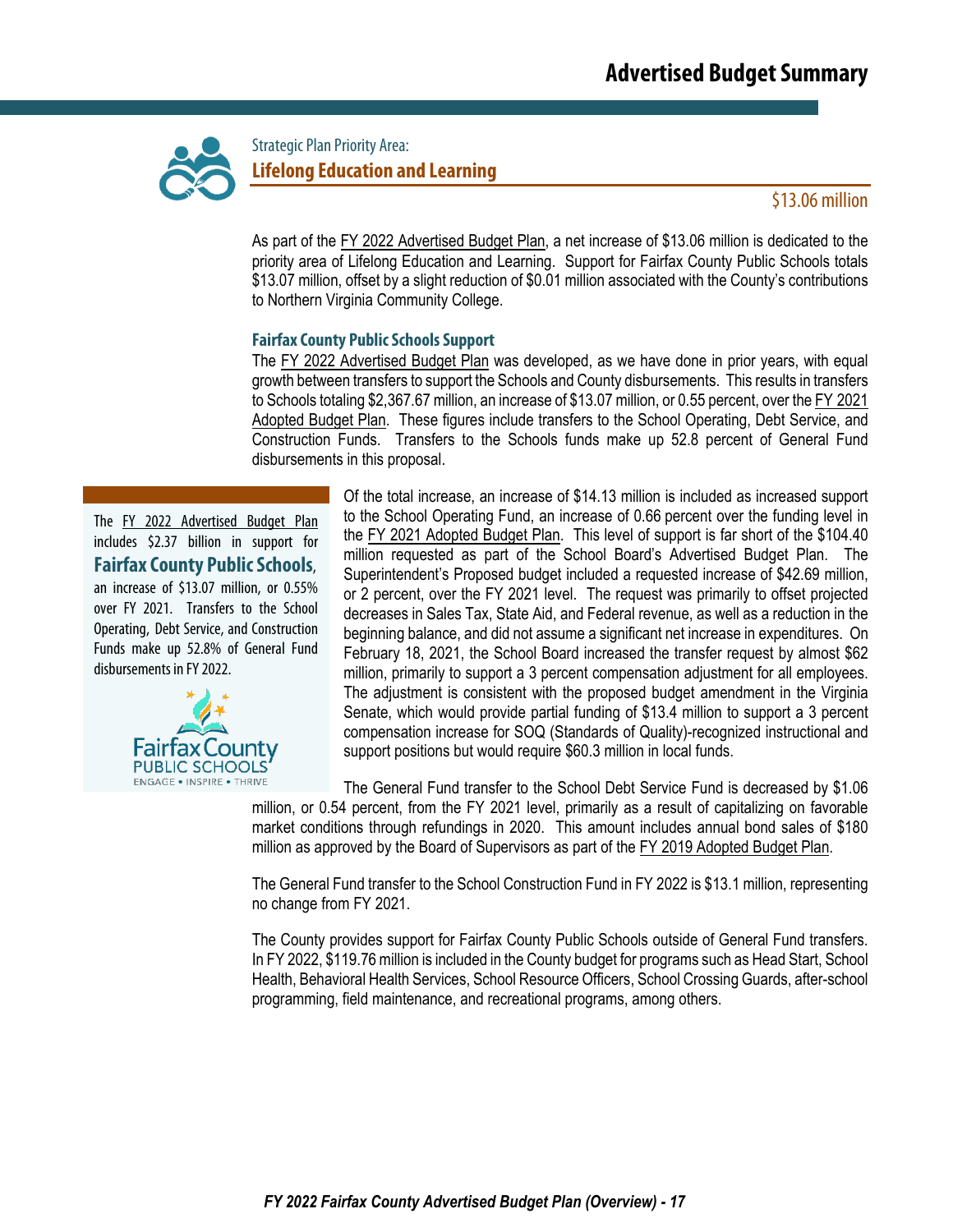#### **Contributions to Northern Virginia Community College**

Funding of \$2.57 million in Fund 30010, General Construction and Contributions, is included for Fairfax County's capital contribution to the Northern Virginia Community College (NVCC), reflecting a decrease of \$5,513 from FY 2021. FY 2022 funding is based on a rate of \$2.25 per capita. This rate is applied to the population figure provided by the Weldon Cooper Center for Public Service. Beginning in FY 2021, the NVCC had proposed, and Fairfax County supported, redirecting \$0.50 of

Fairfax County is a place where all residents at every stage of life are taking advantage of inclusive, responsive, and accessible learning opportunities that enable them to grow, prosper, and thrive.

the capital contribution rate from the capital program to the operational program to support a new skilled workforce initiative. In FY 2022, the entire capital contribution will support the Online Early College High School Initiative with the exception of \$0.50 which will support IT exams and certificates to match the needs of regional employers. The Online Early College Program will offer Fairfax County Public School (FCPS) high school seniors the opportunity

to enroll in up to two concurrent college-credit courses. Funding for capital construction projects will continue using balances that exist from previous year's jurisdictional contributions.

Additionally, the FY 2022 Fairfax County contribution to NVCC for operations and maintenance in Fund 10030, Contributory Fund, is \$113,421, a decrease of \$491 from the FY 2021 Adopted Budget Plan. The local jurisdictions served by the college are requested to contribute their share of the College's base operating expenditure (not including personnel services), which is calculated on a per capita basis as reported by the College using population figures from the Weldon Cooper Center. This funding reflects the County's share of the services provided to Fairfax County residents as reported by the College and is 45.4 percent of the local jurisdictions' contributions totaling \$250,000 for FY 2022.



Strategic Plan Priority Area: **Safety and Security** 

### \$11.91 million, 46 Positions

Safety and Security priorities for FY 2022 include support for new facilities, such as the South County Police Station and the Scotts Run Fire Station and funding to address workload issues, such as those in the Office of the Commonwealth's Attorney. Baseline funding is also included for the County's Body-Worn Camera program, as the last two phases of the program were approved by the Board as part of the *FY 2020 Carryover Review*. After accounting for the revenue impact associated with these adjustments, the net impact to the General Fund is \$12.50 million.

#### **Body-Worn Camera Program**

An increase of \$4.44 million is included to support the workload and information technology requirements associated with the implementation of Phases Two and Three of the County's Body-Worn Camera program, as approved by the Board as part of the *FY 2020 Carryover Review*. At Carryover, the Board approved partial-year funding to ensure that implementation in the remaining five police district stations would be completed in FY 2021. The full program will consist of 1,210 cameras issued to all district stations and other key operational staff. Funding in FY 2022 provides full-year funding for the 21 positions added at Carryover, including 4/4.0 FTE positions in the Department of Information Technology, 15/15.0 FTE positions in the Office of the Commonwealth's Attorney, and 2/2.0 FTE positions in the Police Department, as well as funding to support increased storage capacity to records management system for video evidence in the Circuit Court.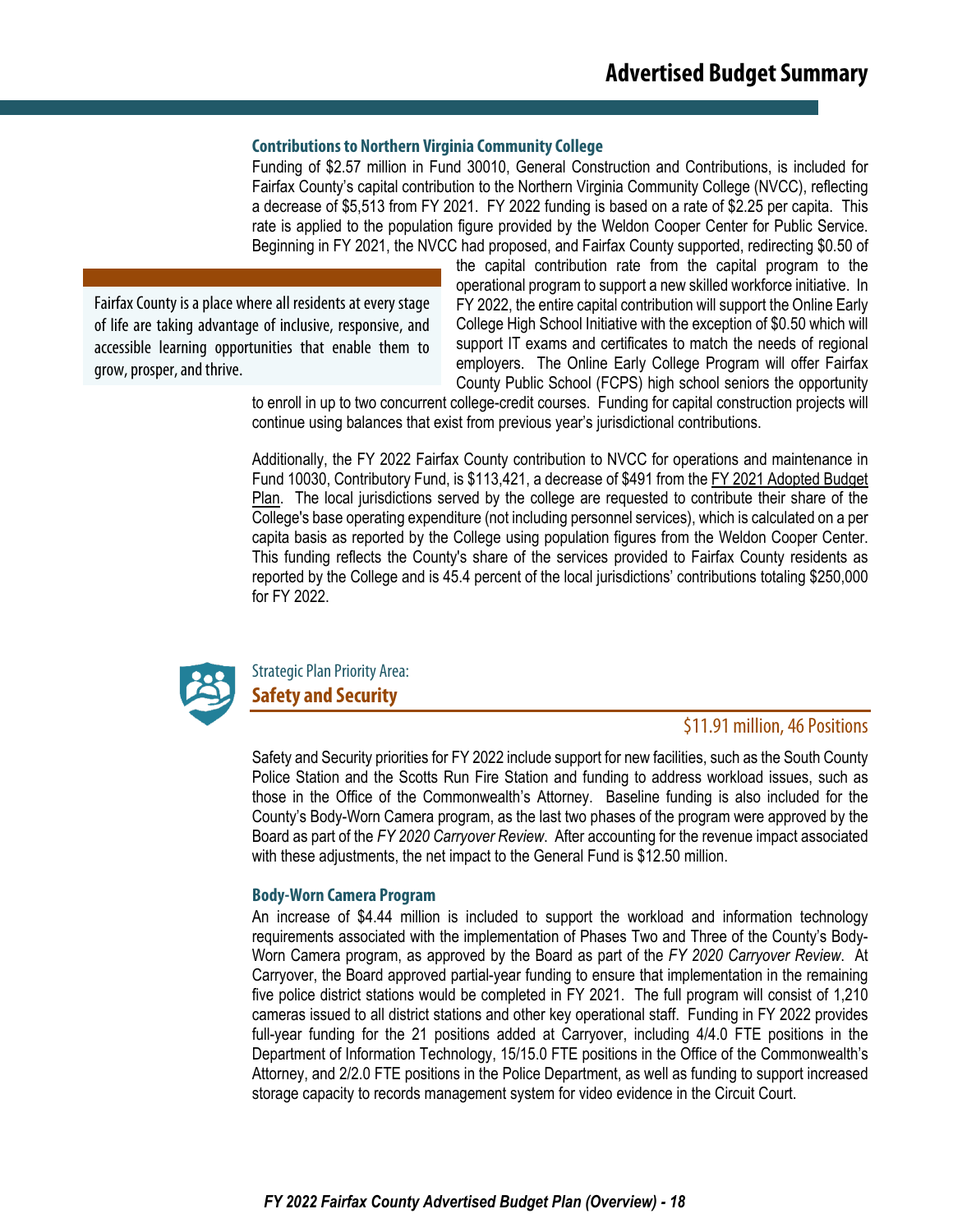#### **South County Police Station Staffing**

An increase of \$3.15 million in the Police Department is required to support 16/16.0 FTE new positions to continue the process of staffing the South County Police Station. These positions, which are in addition to 54/54.0 FTE positions added in previous year budgets, are required to staff a new police station located in South County. This completes the original staffing plan for sworn positions which was phased-in over a multi-year period to allow the department to gradually hire and train new

Fairfax County is a place where all people feel safe at home, school, work and in the community.

recruits and will allow for continued analysis to ensure that current staffing estimates were accurate. Based on the original plan, an additional 10 civilian support positions are anticipated to be required in FY 2023 for the station to be fully operational by the estimated March 2023 opening.

#### **Commonwealth's Attorney Caseloads**

An increase of \$2.23 million and 15/15.0 FTE new positions in the Office of the Commonwealth's Attorney is included to support the ongoing efforts of the Body-Worn Camera program, as well as handling all sex crimes and a majority of violent crimes. At the September 22, 2020, Public Safety Committee Meeting, the Commonwealth's Attorney requested additional positions to cover workload that was backlogged or no longer covered due to a lack of resources. As a result, prosecution of violent crimes, sex crimes, property crimes and other misdemeanors was reduced as a response. These new positions will allow the office to continue prosecution of all sex crimes and a majority of violent crimes and support the full implementation of the Body-Worn Camera Program.

#### **Scotts Run Fire Station 44 Staffing**

An increase of \$1.18 million is required to support 8/8.0 FTE new positions in the Fire and Rescue Department to begin the process of staffing the new Scotts Run Fire Station 44, which is anticipated to open this summer. In early 2013, land, as well as design and construction of a second fully functional fire station in Tysons East, was negotiated through a development partnership to support future growth in Tysons. FY 2022 funding will provide for the full-year operation of a Medic Unit; the Medic Unit itself was purchased using one-time funding as part of the *FY 2019 Carryover Review*. This funding represents a phased-in approach to staffing the Scotts Run Fire Station, and additional funding and positions is included in the Multi-Year budget for FY 2023.

#### **E-911 Call Capacity**

An increase of 5/5.0 FTE new positions in Fund 40090, E-911, is required to increase 9-1-1 call capacity as a result of changing the dispatch model to single dispatch with the opening of the new South County Police Station and the greater demand on dispatching as a result of the Next Generation 9-1-1 telephony system. It should be noted that this adjustment results in a reduction of \$0.59 million to General Fund revenue, which is associated with a redirection of revenue to Fund 40090 to offset related expenses in that fund.

#### **Government Center Security Restoration Plan**

An increase of \$0.54 million and 1/1.0 FTE new position in the Facilities Management Department will support Phases 1 and 2 of a multi-year Government Center Security Restoration Plan. Phase 1 was approved by the Board of Supervisors as part of the *FY 2020 Carryover Review* and included recurring funding to support the extension of the current Government Center lobby security hours when the building is open to the public and a roving officer who will be responsible for patrols, building integrity checks, incident and alarm response, and relief of the lobby officer. Phase 1 also supports a reorganization of all contracted security officers to allow for coverage at all campus buildings during evenings and weekends. Funding for Phase 2 has been included in FY 2022 to support increased recurring annual contracted security services, additional cameras, and surveillance enhancement equipment, and one new position to act as a System Administrator/Program Manager for the implementation of this plan.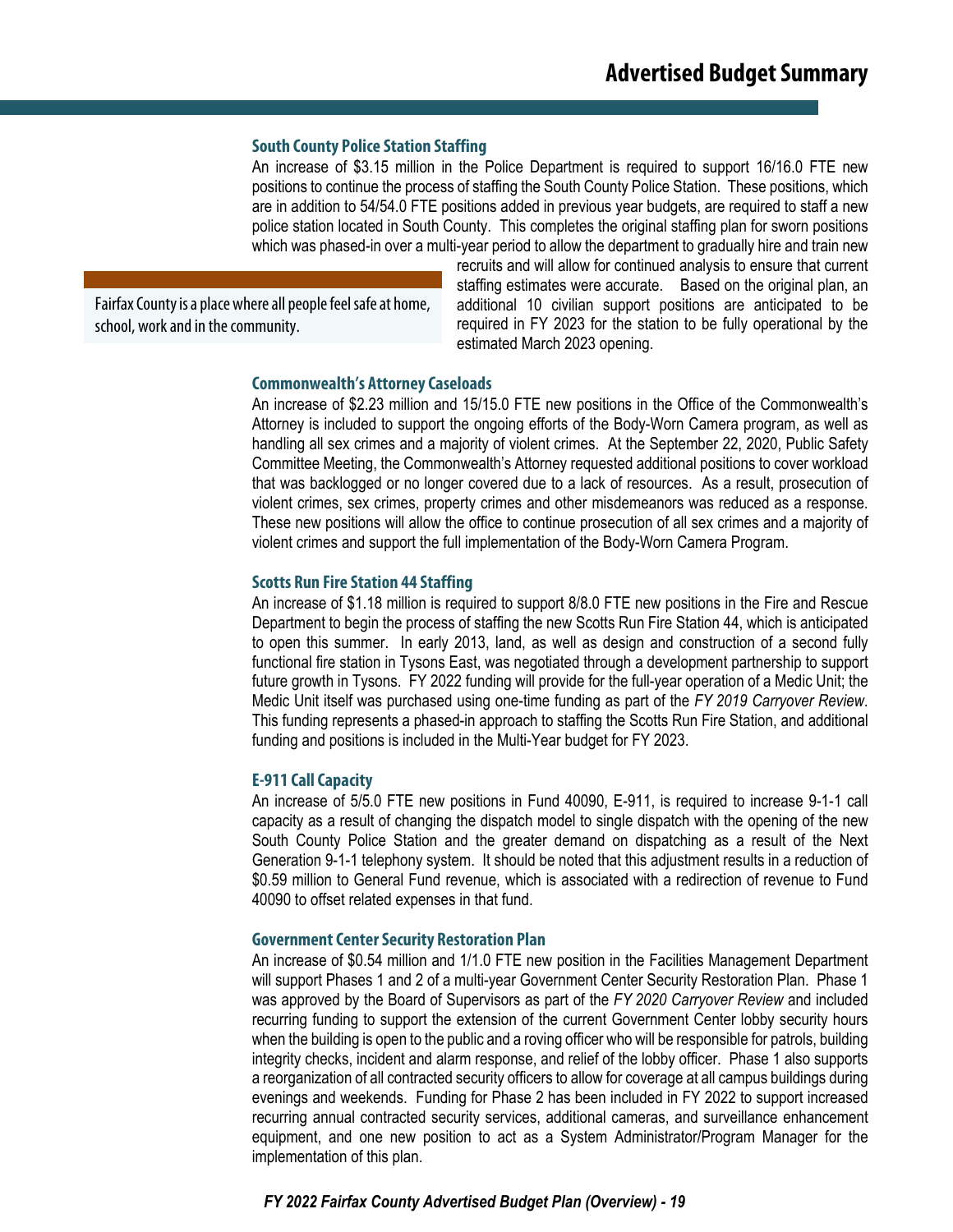#### **Office of Emergency Management Support**

An increase of \$0.36 million and 1/1.0 FTE new position in the Office of Emergency Management is associated with the transition of Urban Areas Security Initiative (UASI) funding to local government funding. This funding will allow the volunteer program to continue across the County to further assist with disaster volunteer management, community engagement and education, and overall disaster response. Funding also reflects baseline support for positions previously approved by the Board as part of the *FY 2020 Carryover Review* for pandemic response. These positions, initially supported using stimulus funds, will support long-term training to County staff assigned to response and recovery efforts, assist with the development and implementation of after-action reports, and support long-term financial recovery efforts.



Strategic Plan Priority Area:

**Health and Environment**

#### \$9.12 million, 18Positions

Investments in FY 2022 for Health and Environment priorities include baseline funds to support Health Department positions added at previous quarter reviews for pandemic response efforts that are currently funded through stimulus funds. Funding is also included to support County's Diversion First and Opioid initiatives, as well as increases investments in environmental projects.

#### **Public Health Nurses Supporting COVID-19/School Health Program**

An increase of \$4.45 million is included to support additional positions in the Health Department previously approved by the Board of Supervisors as part of the *FY 2020 Carryover Review.* These positions were initially funded through the Coronavirus Aid, Relief, and Economic Security (CARES) Act Coronavirus Relief Fund in FY 2021 to support contact tracing. The positions will continue to support contact tracing, testing, and vaccination efforts for the duration of the pandemic; however, once the pandemic is over, these positions will be redeployed to the School Health program to address the nurse to student ratio.

#### **Funding for COVID-19 Mass Vaccination Efforts/Emergency Preparedness**

An increase of \$1.58 million is included to support additional positions in the Health Department previously approved by the Board of Supervisors as part of the *FY 2021 Mid-Year Review.* These positions were initially funded through the CARES Act Coronavirus Relief Fund in FY 2021 to support mass vaccination efforts. The positions will continue to support vaccination efforts for the duration of the pandemic; however, once the pandemic is over, these positions will be utilized to expand the agency's capabilities to prepare and respond to public health events.

Fairfax County is a place where all people can attain their highest level of health and well-being within a healthy sustainable environment.

#### **Opioid Task Force**

An increase of \$1.43 million and 7/7.0 FTE new positions is required to continue addressing the opioid epidemic. In response to the opioid crisis facing our nation and local communities in Northern Virginia, the Board of Supervisors established an Opioid

Task Force to help address the opioid epidemic locally. The primary goal is to reduce death from opioids through prevention, treatment, and harm reduction strategies. Despite progress made over the past few years, when we were starting to see improvements in the number of fatal opioid overdoses in the Fairfax Health District, initial 2020 data indicates that numbers may be on the rise, potentially related to the COVID-19 pandemic.Additional FY 2022 resources will:

 Fund a new position in the Health Department to support coordination of services, conduct home visits, and serve as an expert resource for Maternal and Child Health nursing staff of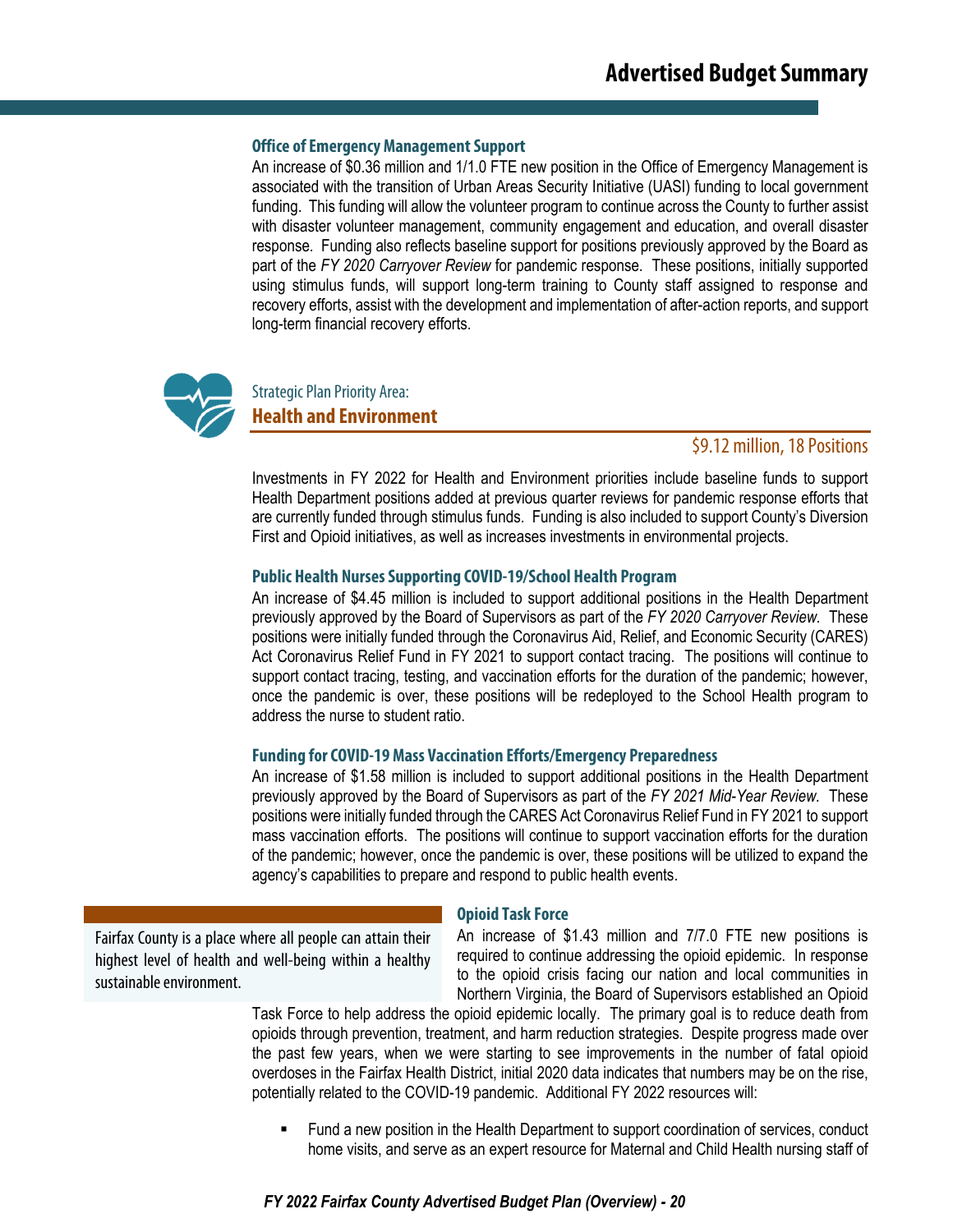opioid exposed infants and families. This position will expand outreach to agency partners such as Child Protective Services within the Department of Family Services and the Community Services Board, as well as community providers, including obstetricians, pediatricians, and local hospitals.

- In Fund 40040, Fairfax-Falls Church Community Services Board, provide peer support services to assist with resource navigation services for individuals in need of services, and contracted detoxification and residential treatment services.
- Support six new positions in the Office of the Sheriff for the jail-based Medication Assisted Treatment program within the Adult Detention Center to include a Coordinator, a Peer Recovery Specialist, and Nurse Practitioners to allow for 24/7 medical services coverage.

#### **Diversion First**

Diversion First is a multiagency collaboration between the Police Department, Office of the Sheriff, Fire and Rescue Department, Fairfax County Court System, and the Fairfax-Falls Church Community Services Board to reduce the number of people with mental illness in the County jail by diverting low-risk offenders experiencing a mental health crisis to treatment rather than bring them to jail. A total increase of \$0.72 million and 5/5.0 FTE new positions is included to support the Diversion First initiative in FY 2022. This increase is offset by savings in the Office of the Sheriff based on lower populations in the Adult Detention Center, in part due to the success of the Diversion First program. This decrease is reflected in the *Reductions* section later in this summary.

Resources added in FY 2022 will:

- In the Circuit Court, provide for toxicology supplies and screening, electronic monitoring and incentive items for the Drug Court, Veterans Treatment Docket and Mental Health Docket in order to meet compliance requirements associated with the Virginia Supreme Court and the National Association of Drug Court Professionals.
- Allow the General District Court to address caseload growth and provide support to the judges.
- In Fund 40040, Fairfax-Falls Church Community Services Board, support direct clinical services with individuals in crisis and successful identification and intervention with individuals in need of diversion from incarceration.

#### **Environmental Projects**

An increase of \$0.38 million – which results in total FY 2022 funding of \$1.30 million – is included for projects that advance the County's Environmental Vision and Operational Energy Strategy. Fund 30015, Environmental and Energy Program, was created as part of the FY 2021 Adopted Budget Plan to consolidate all environmental projects in the same fund. FY 2022 projects were selected based on a process supported by the Environmental Quality Advisory Council (EQAC) and support a variety of environmental initiatives. The selection process includes the application of specific project criteria, review of proposals from County agencies, and identification of projects for funding. Funding includes support for the continuation of the Invasive Management Area Program, composting initiatives at County government offices and community drop-off sites at the I-66 Transfer Station and the I-91 Landfill Complex, the restoration of Park meadows, efficiency improvements at historic houses being considered for the Resident Curator program, and electric vehicle charging stations at County facilities. A complete list of projects is available in the Fund 30015 narrative in Volume 2.

#### **Climate Adaptation and Resilience Plan**

Consistent with actions approved by the Board of Supervisors as part of the *FY 2020 Carryover Review*, an increase of \$0.37 million is included in the Office of Environmental and Energy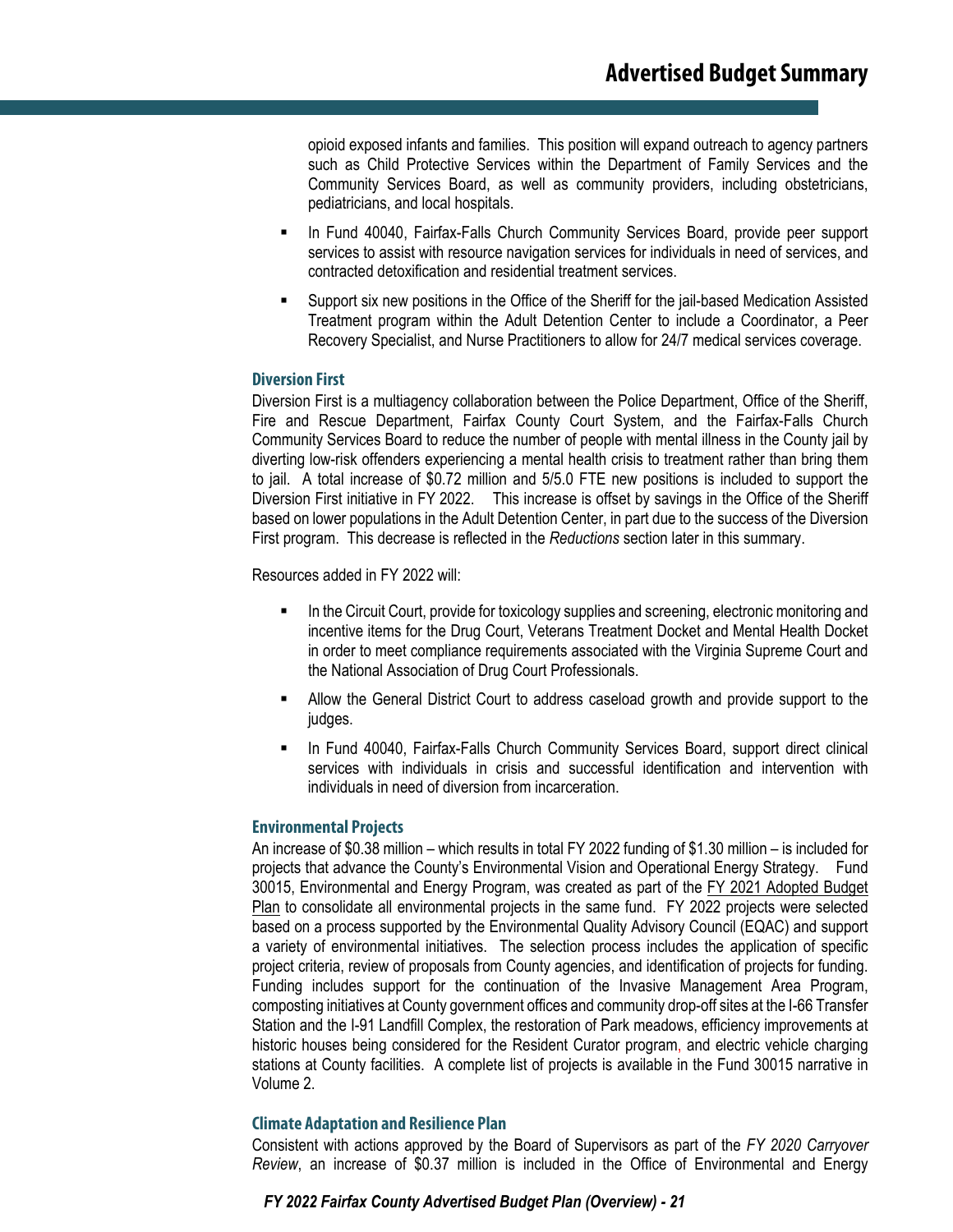Coordination to support the development and management of the Climate Adaptation and Resilience Plan. The proposed plan was presented to the Board in June 2020 and will use community-wide and expert input to identify the County's climate risks and vulnerabilities and to develop adaptation and resilience strategies.

#### **Funding and Positions to Replace Expiring UASI Grant Funds**

An increase of \$0.20 million and 2/1.75 FTE new positions in the Health Department is included to address grant positions that will no longer be supported through the Urban Area Security Initiative (UASI) grant. The positions are responsible for the continued development, revision, and operationalization of the agency's Emergency Operations Plan and various supporting documents that guide the agency's response to public health emergencies.

#### **Healthcare Business Operations**

An increase of 4/4.0 FTE new positions in Fund 40040, Fairfax-Falls Church Community Services Board (CSB), supports a utilization management team to navigate the rules of more than six managed care organizations (insurance providers) to provide and bill for services provided by the CSB. The expenditure increase is completely offset by revenue for no impact to the General Fund.

#### **Contribution to Birmingham Green**

A decrease of \$0.02 million is reflected in Fund 10030, Contributory Fund, for the County's contribution to Birmingham Green, a nursing and assisted living facility in Manassas. Operating costs for Birmingham Green are partially covered through the Medicaid and General Relief programs at the maximum rates established by the state. To the degree that these funds, along with some additional funds from Medicare, other insurance, and private pay, are inadequate to cover the full costs of the operation of the facility, Fairfax County and four other sponsoring jurisdictions subsidize the facility on a user formula basis. Each jurisdiction pays for personnel and operating expenses at a level proportionate to the number of the jurisdiction's residents. The decrease is based on actual costs and utilization rates at the facilities.



#### Strategic Plan Priority Area:

## **Empowerment and Support for Residents Facing Vulnerability**

### \$2.92 million, 9 Positions

Investments made in the area of Empowerment and Support for Residents Facing Vulnerability are primarily included to support positions approved at previous quarterly reviews, such as those added in the Coordinated Services Planning call center to support increased requests for assistance and positions to address public assistance caseloads. Additional funding is also included to provide support coordination services for individuals with developmental disabilities. After accounting for the revenue impact associated with these adjustments, the net impact to the General Fund is \$2.03 million.

#### **Coordinated Services Planning**

An increase of \$1.35 million in the Department of Neighborhood and Community Services is included to support additional positions in the Coordinated Services Planning (CSP) call center that were previously approved by the Board of Supervisors as part of the *FY 2020 Carryover Review*. These positions have been integral in addressing the unprecedented volume to the County's 222 line, as our residents have reached out for assistance with basic needs. With the expectation that the pandemic's effects on our most vulnerable populations will be felt for years, increased demands for assistance may continue for the foreseeable future. These positions are currently being funded through the Coronavirus Aid, Relief, and Economic Security (CARES) Act Coronavirus Relief Fund.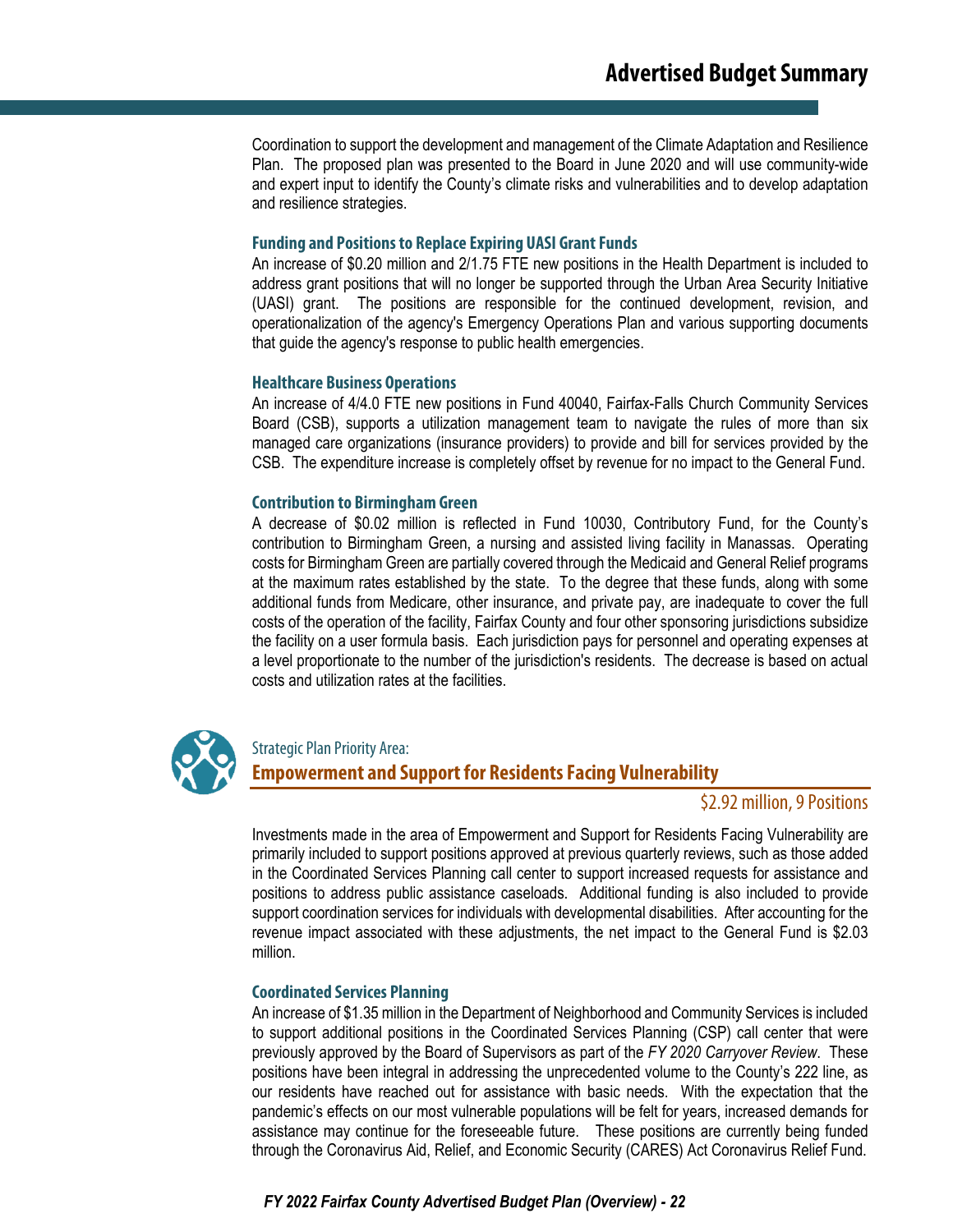#### **CSB Support Coordination**

An increase of \$0.68 million and 9/9.0 FTE new positions in Fund 40040, Fairfax-Falls Church Community Services Board, is included to provide support coordination services to individuals with developmental disabilities in the community and comply with current state and federal requirements,

Fairfax County is a place where all residents facing vulnerability are empowered and supported to live independent lives to their fullest potential.

primarily those pursuant to the Department of Justice Settlement Agreement and implementation of Virginia's Medicaid Waiver redesign, effective July 1, 2016. The expenditure increase of \$1.06 million is partially offset by an increase in Medicaid Waiver revenue for a net cost to the County of \$0.68 million.

#### **Public Assistance Eligibility Workers to Address Increased Caseloads**

As previously approved by the Board of Supervisors as part of the *FY 2020 Carryover Review*, an increase of \$0.64 million in the Department of Family Services is included to support additional positions in the Public Assistance program. The positions will continue to address the increase in public assistance caseloads in the Self-Sufficiency Division in order to meet state and federal guidelines for both timeliness and accuracy. The expenditure increase is fully offset by an increase in federal and state revenue for no net impact to the General Fund.

#### **Sexual Abuse Specialist Positions for Protection and Preservation Services**

As previously approved by the Board of Supervisors as part of the *FY 2020 Carryover Review*, an increase of \$0.25 million in the Department of Family Services is included to support additional positions in Protection and Preservation Services to increase the number of staff who specialize in sexual abuse ongoing cases. The expenditure increase is fully offset by an increase in revenue for no net impact to the General Fund.



## Strategic Plan Priority Area: **Cultural and Recreational Opportunities**

### \$2.18 million, 11 Positions

Increased funding for Cultural and Recreational Opportunities is included in FY 2022 primarily to support new facilities, such as the new Community Center in Lee District and the new Sully Community Center. Baseline funding is also included as part of an initiative to standardize the maintenance of synthetic turf fields across the County.

#### **Community Center in Lee District**

An increase of \$0.95 million in the Department of Neighborhood and Community Services is included to support the new Community Center in Lee District. The Board of Supervisors purchased the Mount Vernon Athletic Club in April 2020 with plans to establish a multi-service center the meet the needs of the surrounding neighborhoods. When complete, recreational and educational programming will be offered to residents of all ages at the facility. The facility will be fully operational in FY 2022; however, limited programming is expected to begin in the last quarter of FY 2021. It is anticipated that 5/4.5 FTE new positions will be included in the *FY 2021 Third Quarter Review* to allow the facility to open in FY 2021.

#### **Sully Community Center**

An increase \$0.64 million and 11/10.5 FTE positions is included for partial-year support for the new Sully Community Center. The center, when completed, is expected to house a Federally Qualified Health Clinic, on-site WIC (Special Supplemental Nutrition Program for Women, Infants and Children) services, and a School-Age Child Care program, as well as various social and recreational programs. Nine positions in the Department of Neighborhood and Community Services will support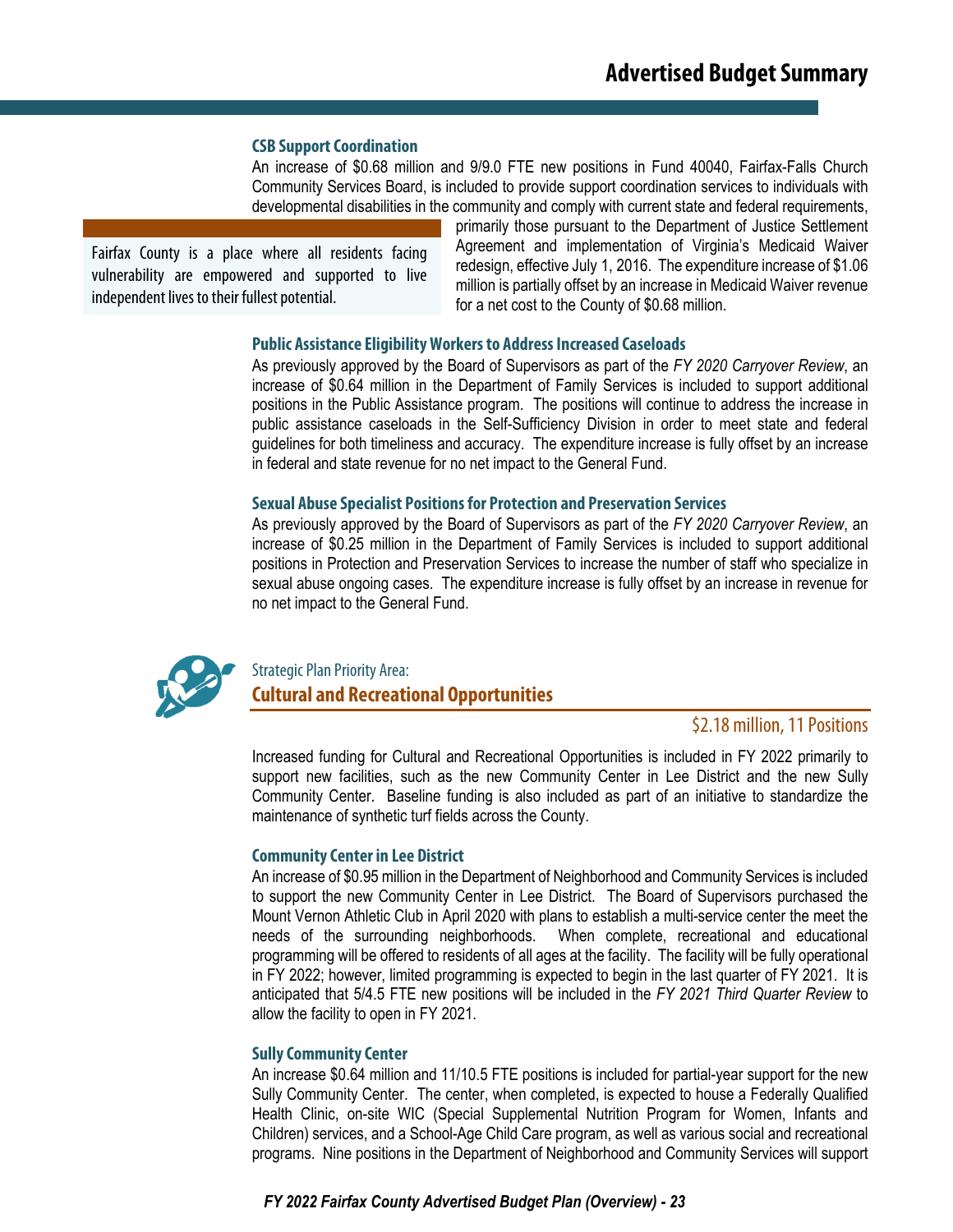operations and programs at the center, while two positions in the Health Department will provide support to clients receiving WIC services. The Sully Community Center is currently scheduled to open in the last quarter of FY 2022. Full-year funding will be needed beginning in FY 2023.

#### **Synthetic Turf Field Maintenance Program**

An increase of \$0.61 million in Fund 30010, General Construction and Contributions, is associated with the transfer of maintenance responsibility of an additional 44 turf fields from Fairfax County Public Schools (FCPS) to the Fairfax County Park Authority, as approved by the Board as part of the

Fairfax County is a place where all residents, businesses, and visitors are aware of and able to participate in quality arts, sports, recreation, and culturally enriching activities.

*FY 2019 Carryover Review*. This increase represents a partnership with FCPS and supports one-half of the costs associated with the field maintenance; FCPS has agreed to fund the remaining costs. The Park Authority previously maintained all other FCPA and FCPS rectangular fields and the vast majority of diamond fields in their athletic field maintenance program. The

transfer of maintenance responsibilities to FCPA for the remaining 44 FCPS synthetic turf fields is designed to improve continuity and equity in maintenance and bring the school fields into an established field safety testing program. With this change, the Park Authority has assumed maintenance responsibilities of FCPS turf fields at all high school locations.

#### **Contribution to Northern Virginia Regional Park Authority**

A decrease of \$0.01 million is included in Fund 10030, Contributory Fund, for Fairfax County's contribution to the Northern Virginia Regional Park Authority (NVRPA). The NVRPA is a multijurisdictional, special-purpose agency established to provide a system of regional parks for the Northern Virginia area. The NVRPA currently operates 30 regional parks and owns over 11,000 acres of land, of which more than 8,000 acres are in Fairfax County. These community resources are supported primarily from the annual contributions of its six member jurisdictions: the counties of Fairfax, Loudoun and Arlington, and the cities of Fairfax, Alexandria, and Falls Church. Each member jurisdiction's contribution is in direct proportion to its share of the region's population. Based on changes in the County's population, the Fairfax County share decreases slightly in FY 2022. The County's contribution to the NVRPA in FY 2022 is \$2.23 million. An additional \$3.0 million is included in Fund 30010, General Construction and Contributions for the County's annual capital contribution.



## Strategic Plan Priority Area: **Effective and Efficient Government**

#### \$2.49 million, 22 Positions

Adjustments in the area of Effective and Efficient Government include funding for positions to support collective bargaining as a result of legislative changes in the 2020 General Assembly session. Other adjustments are to address maintenance requirements for new facilities and workload issues related to the County's capital program. Many of the adjustments included this section support all priority areas but are included here for ease. After accounting for the revenue impact associated with these adjustments, the net impact to the General Fund is \$2.33 million.

#### **Collective Bargaining**

An increase of \$0.96 million and 6/6.0 FTE new positions are included to provide resources for collective bargaining, as the Board of Supervisors is expected to adopt an ordinance implementing collective bargaining in the County per legislation adopted by the 2020 General Assembly Session. This funding supports five positions in the Department of Human Resources as well as one position in the Office of the County Attorney to provide legal support.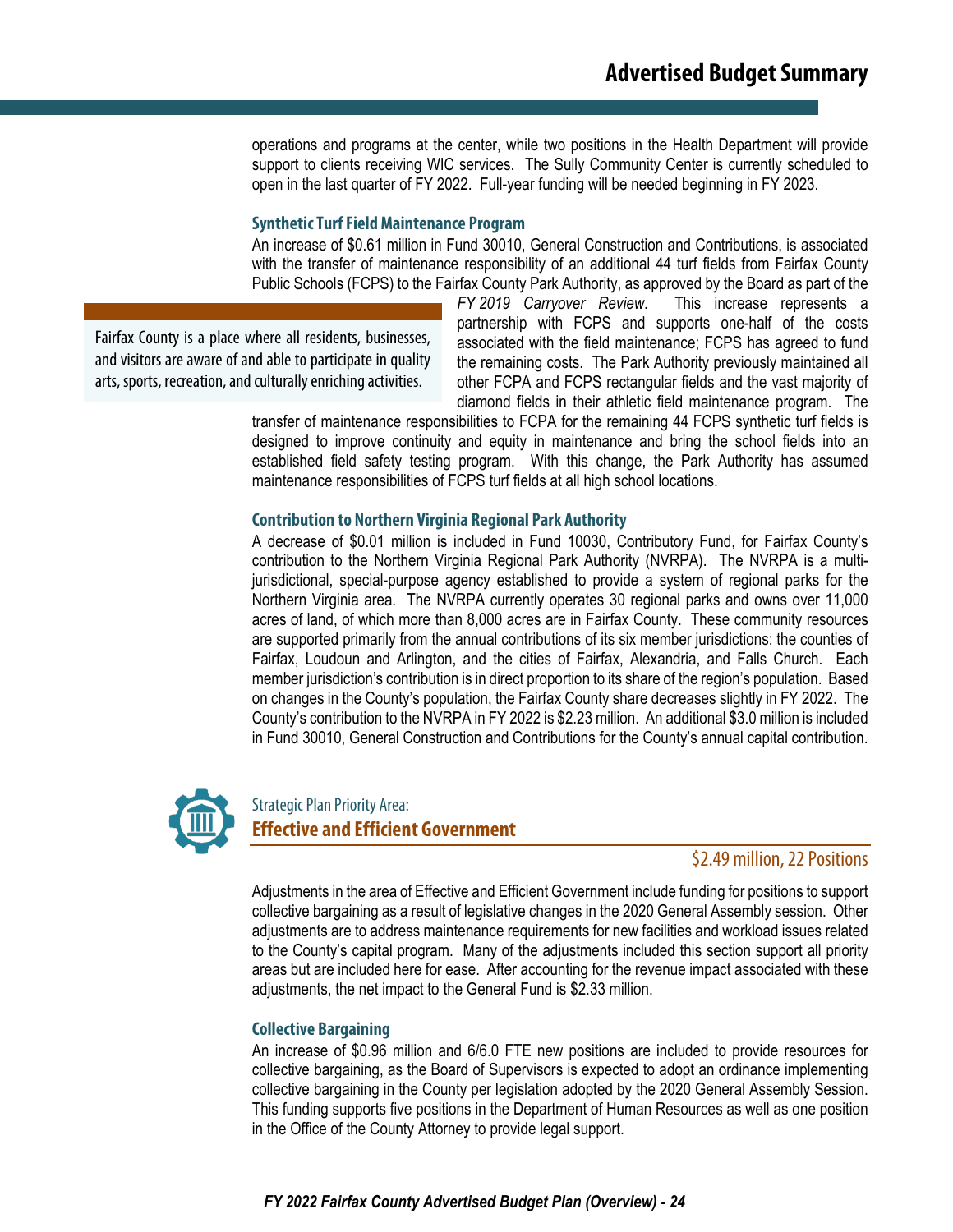#### **New Facility Maintenance**

An increase of \$0.57 million in the Facilities Management Department includes support for required utility, custodial, repair/maintenance, and landscaping costs associated with partial or full year costs for new or expanded facilities in FY 2022. These facilities include Edsall Fire Station, the Police Heliport, Reston Fire Station, Sully Community Center, Tysons East Fire Station and Woodlawn Fire Station. In addition, funding has been included for full-year support for the Lee Community Center approved by the Board of Supervisors as part of the *FY 2020 Carryover Review*. These facilities will provide an additional 127,568 square feet to the current square footage maintained by FMD.

**Lease Adjustments**

Fairfax County is a place where all people trust that their government responsibly manages resources, provides exceptional services, and equitably represents them.

A net increase of \$0.55 million in the Facilities Management Department has been included for lease requirements in FY 2022 based on an estimated 2.5 to 3 percent escalation on existing leases.

#### **Elections Support**

An increase of \$0.22 million and 2/2.0 FTE new positions in the Office of Elections is associated with a position to address the increase in complexity of financial activity in the department and a position to address the increased workload associated with managing the County's voting equipment system.

#### **Capital Projects Workload**

A net increase of \$0.21 million and 13/13.0 FTE new positions in the Office of Capital Facilities is included to address growing workload requirements associated with the planned projects in the Capital Improvement Program (CIP). Positions costs are primarily offset by Recovered Costs from capital projects.

#### **Facilities Management Workload Support**

An increase of \$0.18 million supports positions redirected to the Facilities Management Department in FY 2021 associated with workload demands.

#### **Contributory Increases**

A net increase of \$0.02 million in Fund 10030, Contributory Fund, reflects increases for contributions to the Metropolitan Washington Council of Governments and Northern Virginia Regional Commission, partially offset by reductions in contributions to the Northern Virginia Transportation Commission and the Virginia Association of Counties. These adjustments are based on agreedupon formulas and are adjusted based on per capita rates and changes in estimated population, whose source may differ by agreement.

#### **Audit Manager**

An increase of \$0.16 million and 1/1.0 FTE new position in the Department of Tax Administration is included to oversee the Audit Section in response to anticipated growth in the number of businesses in redevelopment areas and increases in the number and complexity of appeals. The expenditure increase is completely offset by an increase in revenues for no net impact to the General Fund.

#### **Capital Project Reductions**

A net decrease of \$0.38 million in the General Fund transfer to Fund 30010, General Construction and Contributions, is based on reductions in the annual payments for the Salona property, a reduction of the amount necessary to support payments to developers for interest earned on conservation bond deposits, and a reduction in funding for ADA (Americans with Disabilities Act) improvements based upon existing project balances.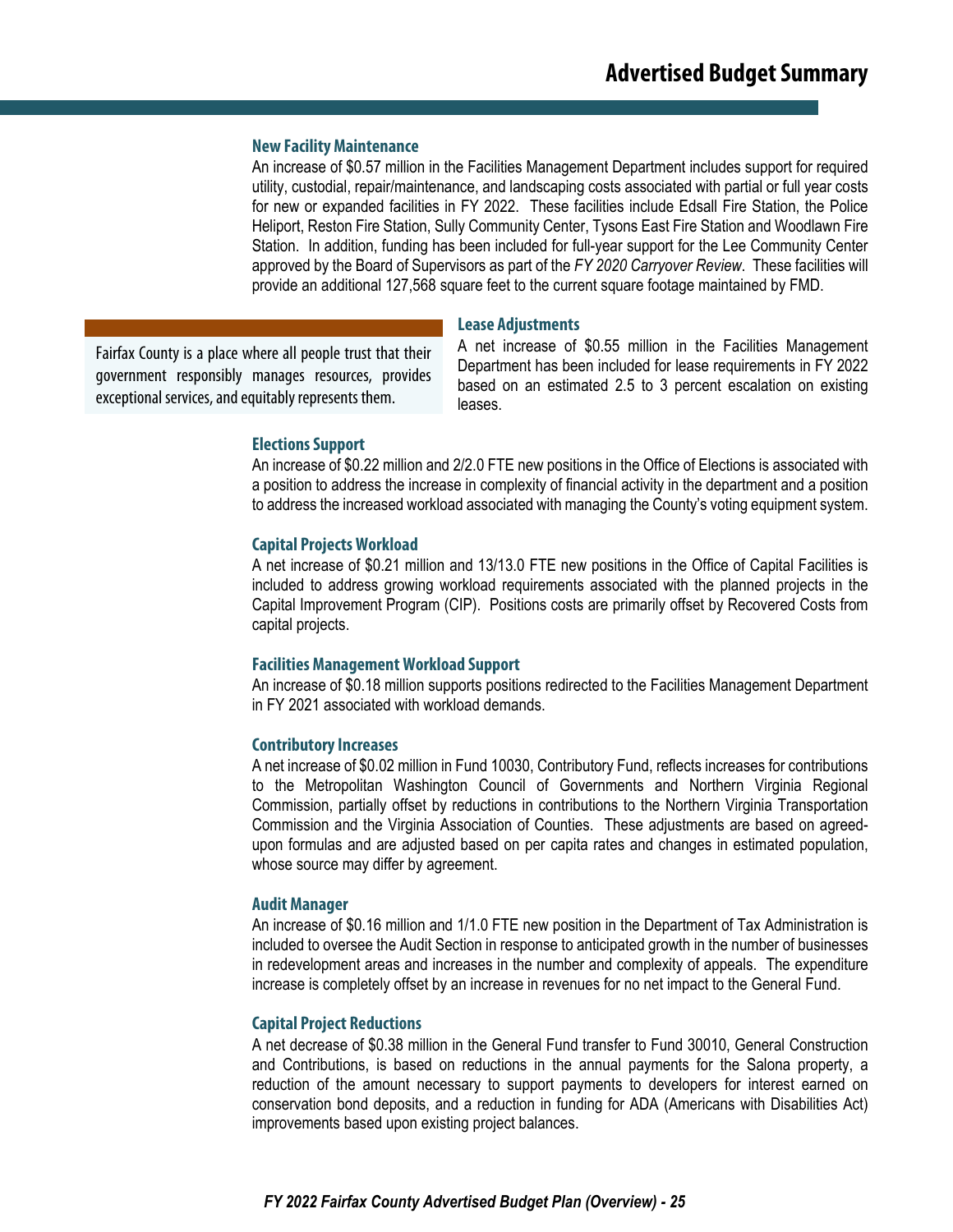

Strategic Plan Priority Area: **Housing and Neighborhood Livability**

### \$0.47 million, 2 Positions

Additional resources included for Housing and Neighborhood Livability in FY 2022 are primarily associated with positions to support the County's affordable housing efforts, as well as a position to support placemaking as approved at a previous quarterly review.

#### **Affordable Housing Positions**

Fairfax County is a place where all people live in communities that foster safe, enjoyable, and affordable living experiences.

An increase of \$0.31 million and 2/2.0 FTE new positions is included in the Department of Housing and Community Development to support the creation, rehabilitation, and preservation of affordable housing throughout Fairfax County with

an emphasis on the recommendations of the Affordable Housing Resource Panel and Phase II of the Communitywide Housing Strategic Plan to produce 5,000 units of affordable housing over the next 15 years.

#### **Chief Strategist for Placemaking**

Consistent with actions approved by the Board of Supervisors as part of the *FY 2020 Carryover Review*, an increase of \$0.16 million is associated with a Chief Strategist for Placemaking position in the Office of the County Executive. This position will help ensure success as the County implements the Strategic Plan and closely coordinates and cooperates with departments in the County that play a role in placemaking.

#### **Contributory Increases**

An increase of \$1,505 is included in Fund 10030, Contributory Fund, for the County contribution to the Architectural Review Board (ARB). The ARB administers the Historic Overlay District provisions in the County's Zoning Ordinance and advises the Board of Supervisors on other properties that warrant historic preservation through historic district zoning, proffers, or easements. The increase will support cost of payments to the recording secretary.



Strategic Plan Priority Area: **Economic Opportunity**

\$0.22 million, 1 Position

Increases in the area of Economic Opportunity for FY 2022 are primarily associated with additional support for the Department of Economic Initiatives.

#### **Support for Economic Initiatives**

An increase of \$0.22 million and 1/1.0 FTE new position in the Department of Economic Initiatives is included to address growing workload requirements associated with the economic opportunity

Fairfax County is a place where all people, businesses, and places are thriving economically.

program and recovery initiatives. Funding also supports economic impact and fiscal analysis studies, which will allow the County to understand the return on investment of development project financing options and maximize economic and social benefits brought by the projects. In return, this could provide higher

revenues and help catalyze development in certain areas of the County.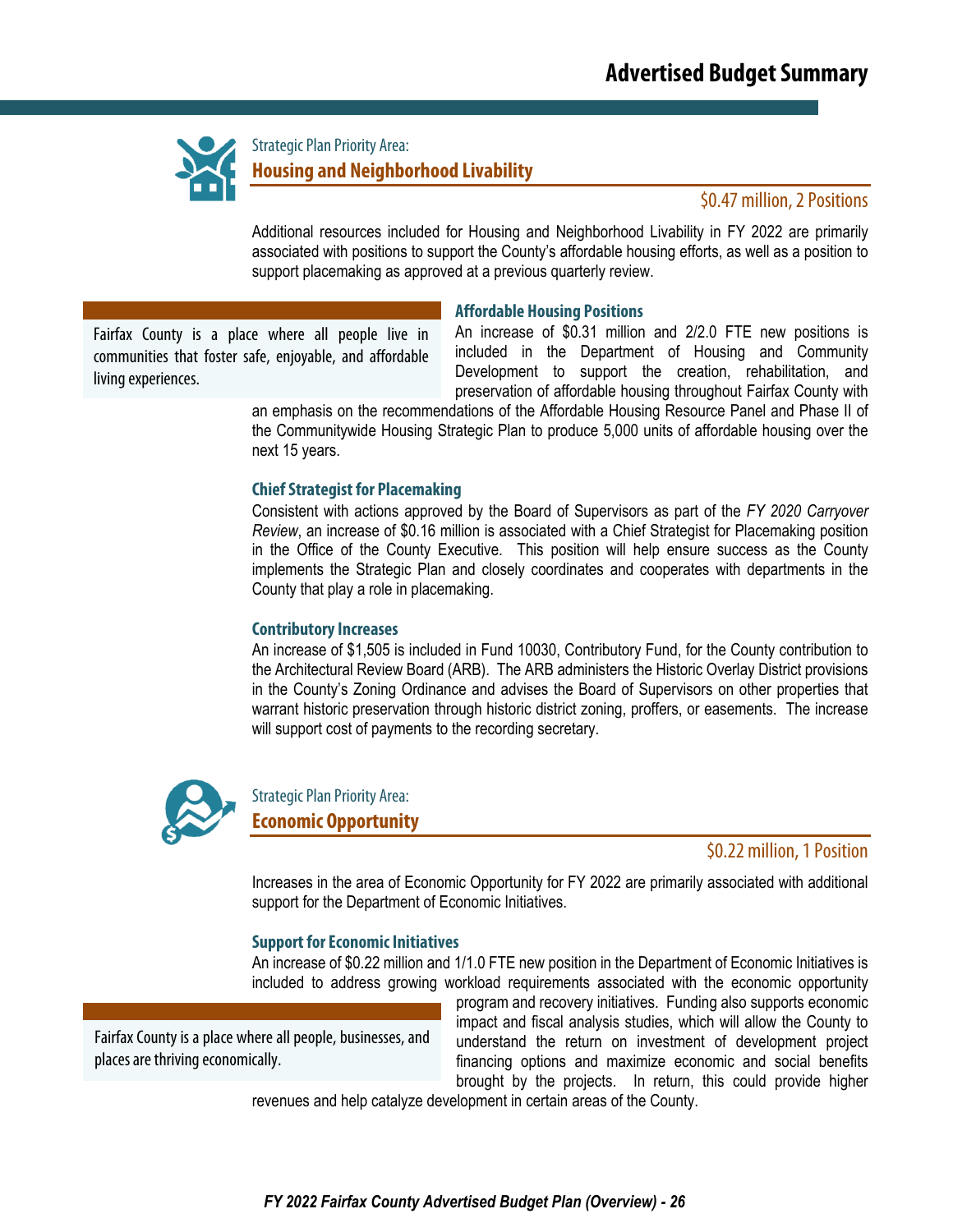

Strategic Plan Priority Area: **Mobility and Transportation**

#### \$0.00 million

No additional funding is included for Mobility and Transportation initiatives as part of the FY 2022 Advertised Budget Plan. In FY 2021, the County benefited greatly from one-time funds received as a result of the Federal Transit Administration (FTA) regional transit services support included in the Coronavirus Aid, Relief and Economic Security (CARES) Act. In total, \$44.7 million through WMATA was available to offset requirements, including \$18.4 million which was applied as a credit to the County's FY 2021 operating subsidy contribution. Another \$26.3 million in credits allocated by WMATA was directed to Fairfax Connector to support the loss of passenger fare revenue, capital, operating and other County transit-related expenses to prevent, prepare for and respond to the COVID-19 pandemic.

The County's FY 2022 Metro operating contribution of \$177.0 million is a \$4.7 million increase over the \$172.3 million subsidy included in WMATA's FY 2021 Adopted Budget, yet is an increase of \$23.1 million when excluding the one-time stimulus credits which reduced the County's 2021 obligation. The increase in the operating contribution assumes inflationary adjustments for all operational categories (e.g., Bus, Rail and Paratransit services) including the opening of Silver Line Phase 2 Metrorail service. These figures are preliminary and based on the WMATA General Manager's FY 2022 Proposed Budget Plan. The County's FY 2022 operating subsidy will not be finalized until the FY 2022 WMATA budget is approved in spring 2021 and will include the impact of additional stimulus funds. In December 2020, the Coronavirus Response and Relief Supplemental Appropriations Act of 2021 (CRRSAA) was approved, which provided \$14 billion to support transit. The region is expected to receive over \$700 million and, as with the CARES funding, the benefit to Fairfax County is expected to be generated through an additional Metro operating subsidy credit.

Fairfax County is a place where all residents, businesses, visitors, and goods can move efficiently, affordably, and safety throughout the County and beyond via our welldesigned and maintained network of roads, sidewalks, trails, and transit options.

With the uncertainty surrounding the available federal stimulus, as well as additional support which may flow from the state, no adjustments in the General Fund transfer for Metro or Fairfax Connector are included in the proposal. Once the final WMATA budget is adopted in the spring, final recommendations will be included as part the FY 2022 Adopted Budget Plan or *FY 2021 Carryover Review*.

## **Reductions and Savings**

### (\$15.91) million

In order to balance the FY 2022 Advertised Budget Plan, targeted agency reductions and savings of \$15.91 million have been recognized. It should be noted that this does not include over \$14 million in employee benefits savings which have been utilized to offset retirement and retiree health requirements.

Targeted agency reductions of \$6.07 million in the Department of Family Services, Fire and Rescue Department, Office of the Sheriff, Fairfax-Falls Church Community Services Board, and Juvenile and Domestic Relations District Court have been identified and are largely attributable to operational efficiencies, such as savings generated through program redesigns, and personnel savings related to turnover and vacancies. In addition, the total includes \$9.84 million in the FY 2021 General Fund Pandemic Reserve which has now been redirected to the \$20 million held in balance for Economic Recovery. As the Economic Recovery Reserve is unappropriated, the \$9.84 million is displayed as a reduction in disbursements.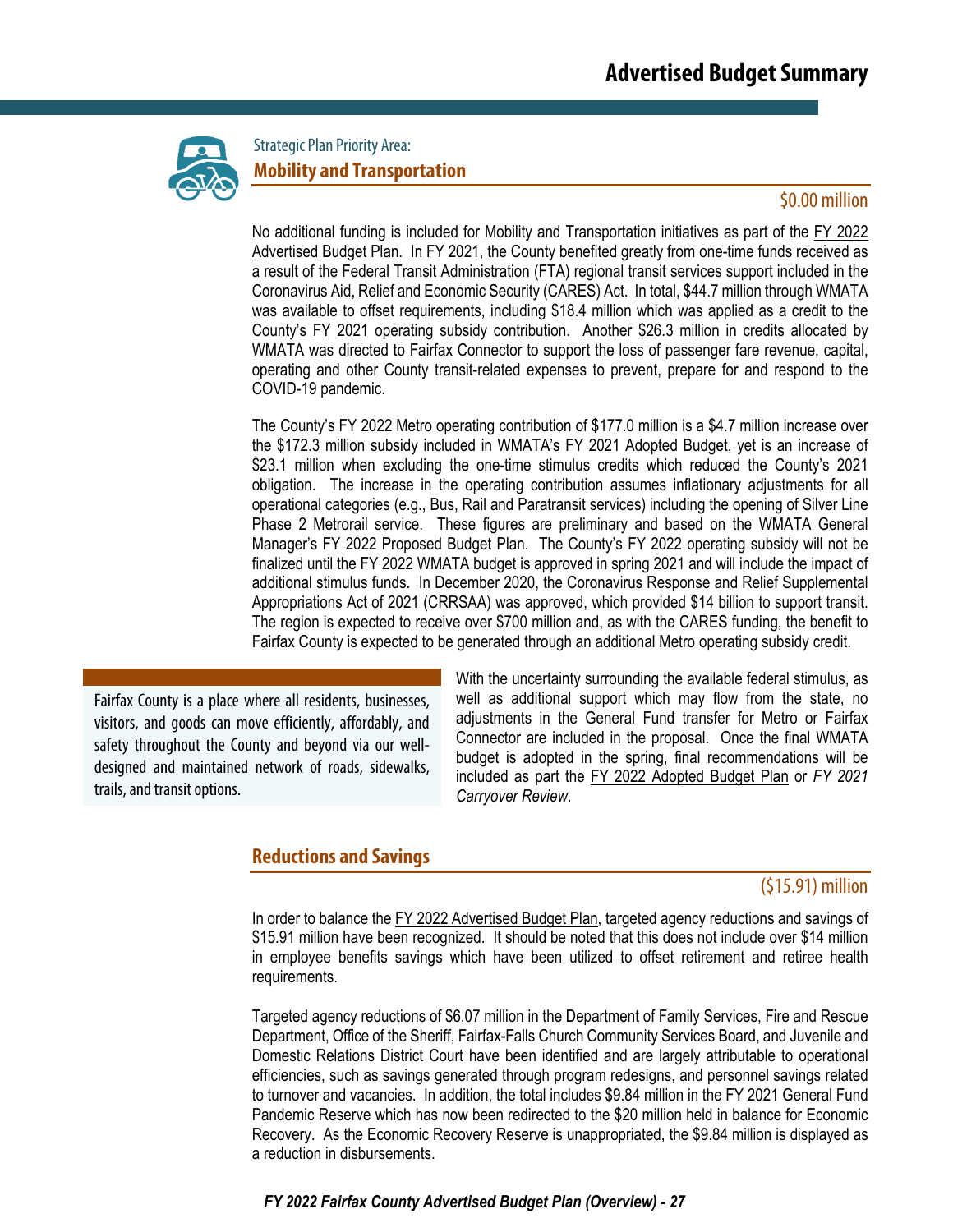## **Reserve Requirements**

### (\$2.25) million

Per the Reserve Policy approved by the Board of Supervisors in April 2015 and included in the County's *Ten Principles of Sound Financial Management*, the County's reserves are targeted at 10 percent of General Fund disbursements. As part of the FY 2022 Advertised Budget Plan, reserves are projected to be slightly over the 10 percent target at 10.17 percent.

No General Fund contributions to reserves are included in the FY 2022 proposal. All three reserves – the Revenue Stabilization Reserve, Managed Reserve, and Economic Opportunity Reserve – are fully funded in the *FY 2021 Revised Budget Plan*. As total disbursements in the FY 2022 Advertised Budget Plan are lower than the prior year Revised budget, no additional contributions are necessary. Contributions as compared to the FY 2021 Adopted Budget Plan are down \$2.25 million.

#### **Revenue Stabilization Reserve**

The Revenue Stabilization Reserve reached its target level of funding of 5 percent of General Fund disbursements in FY 2018 and is projected to be slightly above the target in FY 2022. No General Fund contribution is required to maintain funding at or above the target, representing no change from the FY 2021 Adopted Budget Plan.

#### **Managed Reserve**

The Managed Reserve reached its target level of funding of 4 percent of General Fund disbursements in FY 2020 and is projected to be slightly above the target in FY 2022. No General Fund contribution is required to maintain funding at or above the target, representing an increase of \$6.01 million over the FY 2021 Adopted Budget Plan.

#### **Economic Opportunity Reserve**

Fund 10015, Economic Opportunity Reserve (EOR), was at 0.7 percent as compared to its target level of funding of 1 percent of General Fund disbursements in FY 2020. As part of the *FY 2021 Revised Budget Plan*, it is projected to be at the full 1.0 percent target. For FY 2022, the EOR balance is currently projected to be slightly above its target, and no General Fund contribution is required. This represents a decrease of \$8.26 million from the FY 2021 Adopted Budget Plan.

# **FY 2022 Budget: All Funds**

All appropriated fund revenues in the FY 2022 Advertised Budget Plan total \$8.94 billion. This County revenue total is a decrease of \$108.59 million, or 1.20 percent, from the FY 2021 Adopted Budget Plan. On the expenditure side, the FY 2022 Advertised Budget Plan for all appropriated funds totals \$8.52 billion and reflects a decrease of \$99.68 million, or 1.16 percent, from the FY 2021 Adopted Budget Plan.

Additional details concerning non-General Fund revenues, expenditures, and positions for appropriated funds are available in the *Financial and Statistical Summary Tables* section of the Overview. Information on non-appropriated funds is located in Volume 2 of the County Budget.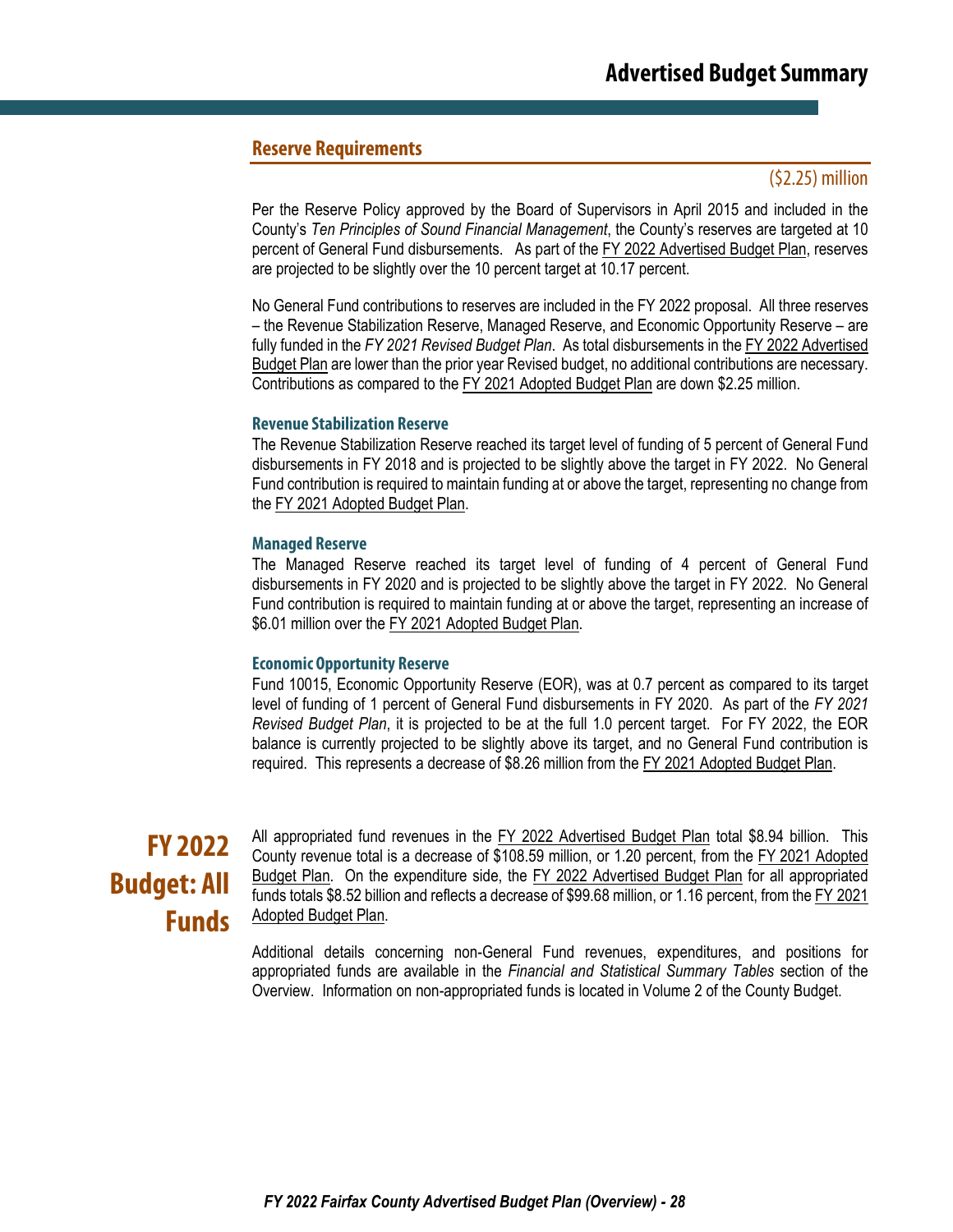|                                                                                                                          | <b>Positions</b> | <b>Disbursements</b> | <b>Associated</b><br>Revenue | <b>Net General</b><br><b>Fund Impact</b> |
|--------------------------------------------------------------------------------------------------------------------------|------------------|----------------------|------------------------------|------------------------------------------|
| <b>Employee Pay &amp; Benefits</b>                                                                                       |                  | (\$1,973,052)        |                              | (\$1,973,052)                            |
| <b>Employee Pay</b>                                                                                                      |                  | н.                   |                              |                                          |
| No Funding Adjustments related to Employee Pay                                                                           |                  |                      |                              |                                          |
| <b>Employee Benefits</b>                                                                                                 |                  | (\$1,973,052)        |                              | (\$1,973,052)                            |
| <b>Retirement Rate Changes</b>                                                                                           |                  | \$8,365,296          |                              | \$8,365,296                              |
| Health Insurance Premium Adjustments                                                                                     |                  | \$3,456,216          |                              | \$3,456,216                              |
| <b>Retiree Health Benefits</b>                                                                                           |                  | \$510,000            |                              | \$510,000                                |
| <b>Employee Benefits Experience Savings</b>                                                                              |                  | (\$14,304,564)       |                              | (\$14,304,564)                           |
|                                                                                                                          |                  |                      |                              |                                          |
| <b>County Debt Service</b>                                                                                               |                  | \$276,660            |                              | \$276,660                                |
| <b>County Debt Service</b>                                                                                               |                  | \$276,660            |                              | \$276,660                                |
|                                                                                                                          |                  |                      |                              |                                          |
| <b>Lifelong Education and Learning</b>                                                                                   |                  | \$13,059,795         |                              | \$13,059,795                             |
| <b>Fairfax County Public Schools Support</b>                                                                             |                  | \$13,065,799         |                              | \$13,065,799                             |
| <b>School Operating Transfer</b>                                                                                         |                  | \$14,129,610         |                              | \$14,129,610                             |
| School Debt Service Transfer                                                                                             |                  | (\$1,063,811)        |                              | (\$1,063,811)                            |
| Contributions to Northern Virginia Community College                                                                     |                  | (\$6,004)            |                              | (\$6,004)                                |
|                                                                                                                          |                  |                      |                              |                                          |
| <b>Safety and Security</b>                                                                                               | 46               | \$11,906,911         | ( \$588, 666)                | \$12,495,577                             |
| Baseline funding for Body-Worn Camera Program as approved in<br>FY 2021 Carryover Review                                 |                  | \$4,435,704          |                              | \$4,435,704                              |
| South County Police Station Staffing                                                                                     | 16               | \$3,152,214          |                              | \$3,152,214                              |
| Commonwealth's Attorney Staffing                                                                                         | 15               | \$2,233,212          |                              | \$2,233,212                              |
| Scotts Run Fire Station Staffing                                                                                         | 8                | \$1,182,554          |                              | \$1,182,554                              |
| E-911 Call Capacity                                                                                                      | 5                |                      | ( \$588, 666)                | \$588,666                                |
| <b>Government Center Campus Security</b>                                                                                 | 1                | \$542,875            |                              | \$542,875                                |
| Office of Emergency Management Support                                                                                   | 1                | \$360,352            |                              | \$360,352                                |
|                                                                                                                          |                  |                      |                              |                                          |
| <b>Health and Environment</b>                                                                                            | 18               | \$9,117,072          |                              | \$9,117,072                              |
| Baseline funding for Public Health Nurse positions approved in FY<br>2020 Carryover Review                               |                  | \$4,450,804          |                              | \$4,450,804                              |
| Baseline funding for Health Department positions for Mass<br>Vaccination Initiative approved in FY 2021 Mid-Year Review  |                  | \$1,575,562          |                              | \$1,575,562                              |
| Opioid Task Force                                                                                                        | 7                | \$1,429,484          |                              | \$1,429,484                              |
| <b>Diversion First</b>                                                                                                   | 5                | \$723,680            |                              | \$723,680                                |
| <b>Environmental Projects</b>                                                                                            |                  | \$382,152            |                              | \$382,152                                |
| Baseline funding for positions supporting Climate Adaptation and<br>Resilience Plan approved in FY 2020 Carryover Review |                  | \$371,400            |                              | \$371,400                                |
| Health Department positions transitioning from UASI Grant                                                                | 2                | \$202,371            |                              | \$202,371                                |
| <b>Healthcare Business Operations</b>                                                                                    | 4                |                      |                              |                                          |
| Contribution to Birmingham Green                                                                                         |                  | (\$18,381)           |                              | (\$18,381)                               |
|                                                                                                                          |                  |                      |                              |                                          |

## **General Fund Disbursement and Reserve Adjustments included in the FY 2022 Advertised Budget Plan**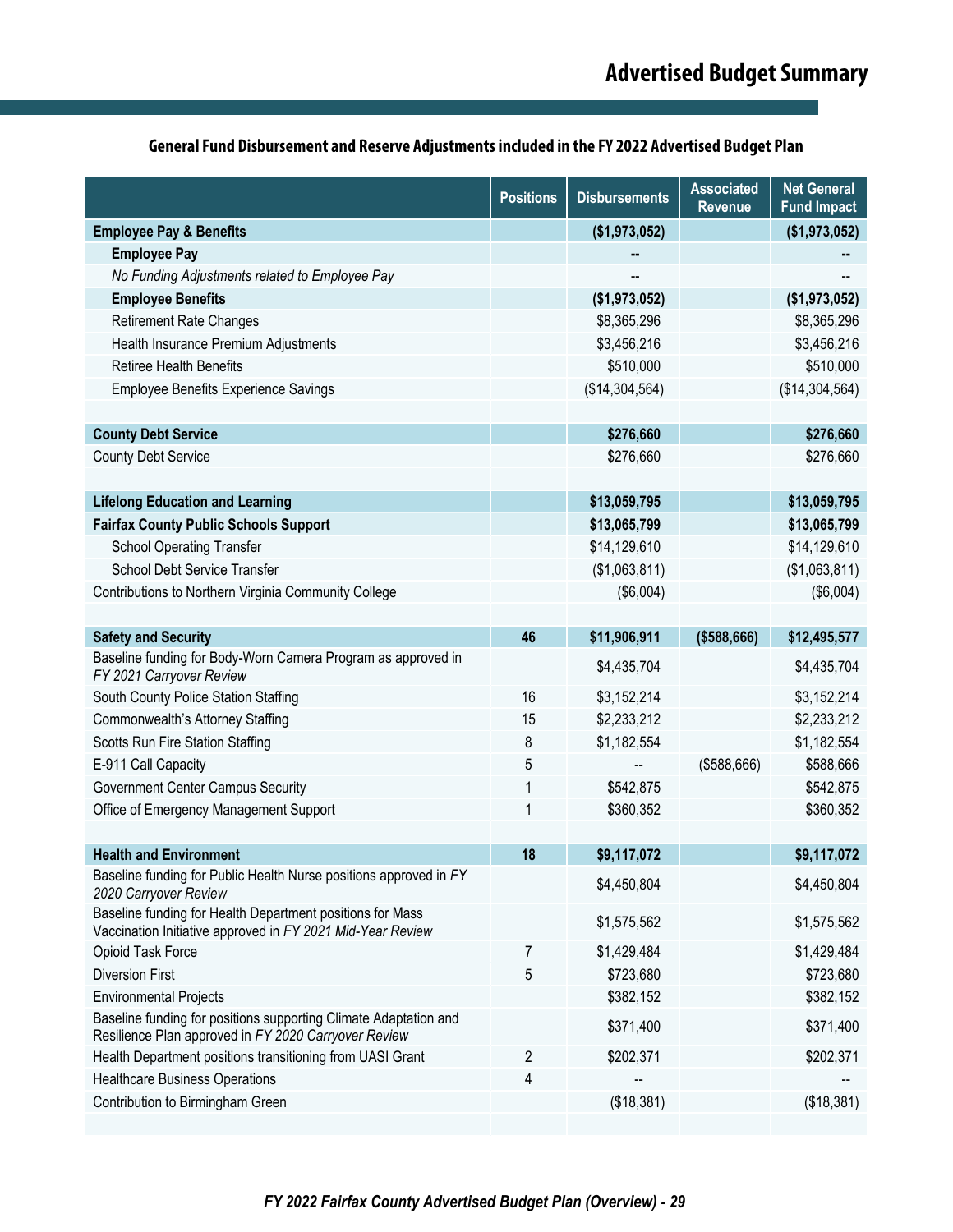# **Advertised Budget Summary**

|                                                                                                                         | <b>Positions</b> | <b>Disbursements</b> | <b>Associated</b> | <b>Net General</b> |
|-------------------------------------------------------------------------------------------------------------------------|------------------|----------------------|-------------------|--------------------|
|                                                                                                                         |                  |                      | <b>Revenue</b>    | <b>Fund Impact</b> |
| <b>Empowerment &amp; Support for Residents Facing Vulnerability</b>                                                     | 9                | \$2,923,810          | \$894,099         | \$2,029,711        |
| Baseline funding for Coordinated Services Planning positions<br>approved at FY 2020 Carryover Review                    |                  | \$1,351,778          |                   | \$1,351,778        |
| <b>CSB Support Coordination</b>                                                                                         | 9                | \$677,933            |                   | \$677,933          |
| Baseline funding for Public Assistance Eligibility Workers as<br>approved in FY 2020 Carryover Review                   |                  | \$643,450            | \$643,450         |                    |
| Baseline funding for Sexual Abuse Specialist positions approved at<br>FY 2020 Carryover Review                          |                  | \$250,649            | \$250,649         |                    |
|                                                                                                                         |                  |                      |                   |                    |
| <b>Effective and Efficient Government</b>                                                                               | 22               | \$2,493,328          | \$161,721         | \$2,331,607        |
| Positions and support for Collective Bargaining                                                                         | 6                | \$964,693            |                   | \$964,693          |
| New Facility Maintenance                                                                                                |                  | \$574,119            |                   | \$574,119          |
| Lease Adjustments                                                                                                       |                  | \$550,954            |                   | \$550,954          |
| Office of Elections Support                                                                                             | $\overline{2}$   | \$219,895            |                   | \$219,895          |
| Capital Projects Workload                                                                                               | 13               | \$205,536            |                   | \$205,536          |
| Facilities Maintenance Workload Support                                                                                 |                  | \$175,812            |                   | \$175,812          |
| Contributory Increases                                                                                                  |                  | \$17,237             |                   | \$17,237           |
| Audit Manager                                                                                                           | 1                | \$161,721            | \$161,721         |                    |
| Capital Project Savings                                                                                                 |                  | (\$376,639)          |                   | (\$376,639)        |
|                                                                                                                         |                  |                      |                   |                    |
| <b>Cultural and Recreational Opportunities</b>                                                                          | 11               | \$2,182,943          |                   | \$2,182,943        |
| Support for new Community Center in Lee District (positions<br>expected to be included in FY 2021 Third Quarter Review) |                  | \$947,931            |                   | \$947,931          |
| Staffing and support for new Sully Community Center                                                                     | 11               | \$644,182            |                   | \$644,182          |
| Baseline funding for Synthetic Turf Field Maintenance Program as<br>approved in FY 2020 Carryover Review                |                  | \$605,000            |                   | \$605,000          |
| Contribution to Northern Virginia Regional Park Authority                                                               |                  | (\$14,170)           |                   | (\$14, 170)        |
|                                                                                                                         |                  |                      |                   |                    |
| <b>Housing and Neighborhood Livability</b>                                                                              | $\boldsymbol{2}$ | \$470,017            |                   | \$470,017          |
| <b>Affordable Housing Positions</b>                                                                                     | $\overline{2}$   | \$308,512            |                   | \$308,512          |
| Baseline funding for Chief Strategist for Placemaking position as<br>approved in FY 2020 Carryover Review               |                  | \$160,000            |                   | \$160,000          |
| Contributory Increases                                                                                                  |                  | \$1,505              |                   | \$1,505            |
|                                                                                                                         |                  |                      |                   |                    |
| <b>Economic Opportunity</b>                                                                                             | 1                | \$220,138            |                   | \$220,138          |
| Support for Department of Economic Initiatives                                                                          | 1                | \$220,138            |                   | \$220,138          |
|                                                                                                                         |                  |                      |                   |                    |
| <b>Mobility and Transportation</b>                                                                                      |                  |                      |                   |                    |
| No Funding Adjustments related to Mobility and Transportation                                                           |                  |                      |                   |                    |
|                                                                                                                         |                  |                      |                   |                    |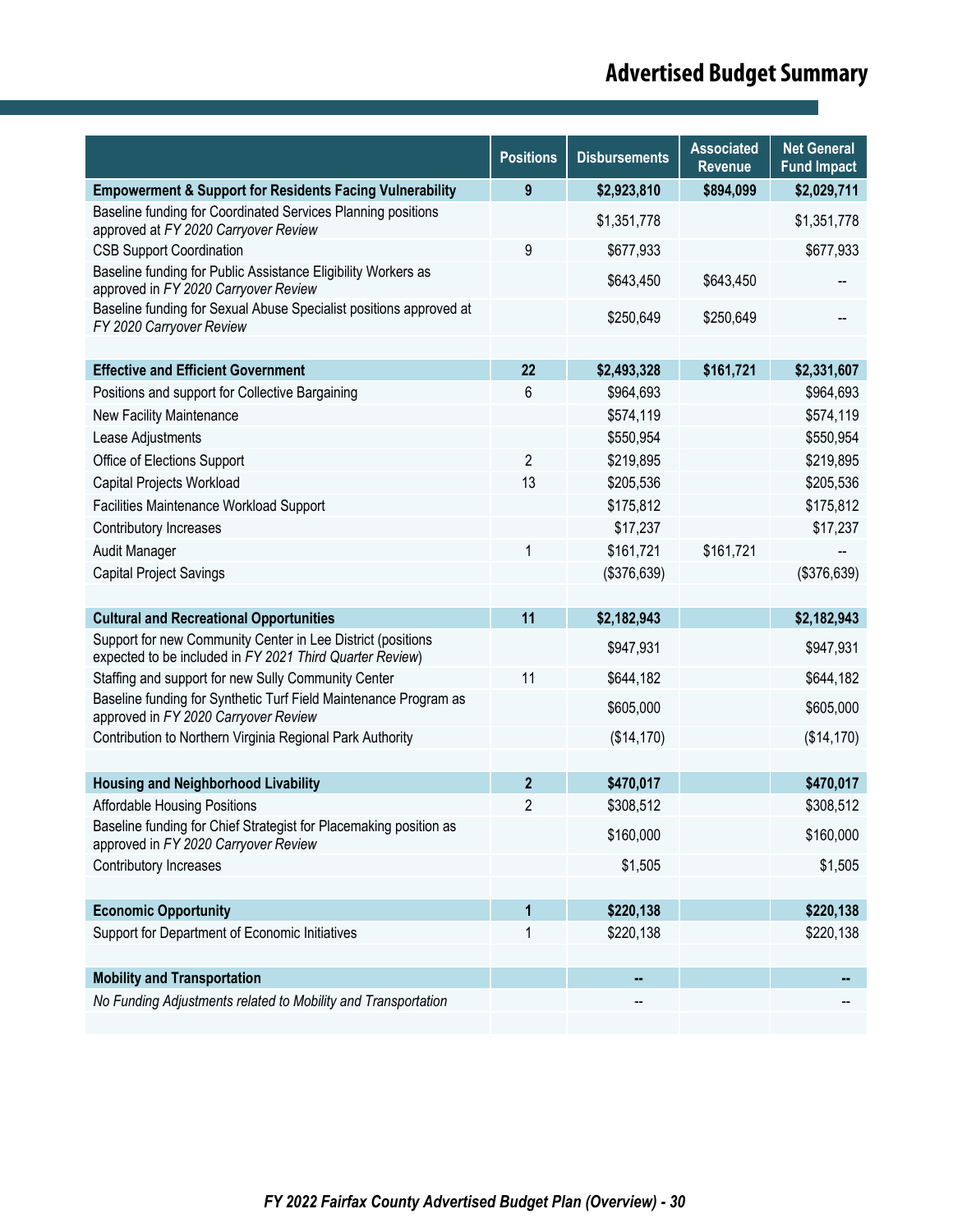# **Advertised Budget Summary**

|                                                                                                        | <b>Positions</b> | <b>Disbursements</b> | <b>Associated</b><br><b>Revenue</b> | <b>Net General</b><br><b>Fund Impact</b> |
|--------------------------------------------------------------------------------------------------------|------------------|----------------------|-------------------------------------|------------------------------------------|
| <b>Agency Reductions and Savings</b>                                                                   |                  | (\$15,908,597)       |                                     | (\$15,908,597)                           |
| General Fund Pandemic Reserve (redirected to unappropriated \$20<br>million Economic Recovery Reserve) |                  | (\$9,838,597)        |                                     | (\$9,838,597)                            |
| Fire and Rescue Department                                                                             |                  | (\$2,000,000)        |                                     | (\$2,000,000)                            |
| Office of the Sheriff                                                                                  |                  | (\$1,650,000)        |                                     | (\$1,650,000)                            |
| Fairfax-Falls Church Community Services Board                                                          |                  | (\$1,400,000)        |                                     | (\$1,400,000)                            |
| Department of Family Services                                                                          |                  | (\$870,000)          |                                     | (\$870,000)                              |
| Juvenile and Domestic Relations District Court                                                         |                  | (\$150,000)          |                                     | (\$150,000)                              |
|                                                                                                        |                  |                      |                                     |                                          |
| <b>Reserve Adjustments</b>                                                                             |                  | (\$2,249,161)        |                                     | (\$2,249,161)                            |
| Revenue Stabilization                                                                                  |                  | \$0                  |                                     | \$0                                      |
| <b>Economic Opportunity</b>                                                                            |                  | (\$8,263,008)        |                                     | (\$8,263,008)                            |
| Managed Reserve (not included in actual disbursements)                                                 |                  | \$6,013,847          |                                     | \$6,013,847                              |
|                                                                                                        |                  |                      |                                     |                                          |
| TOTAL                                                                                                  | 109              | \$16,506,017         | \$467,154                           | \$16,038,863                             |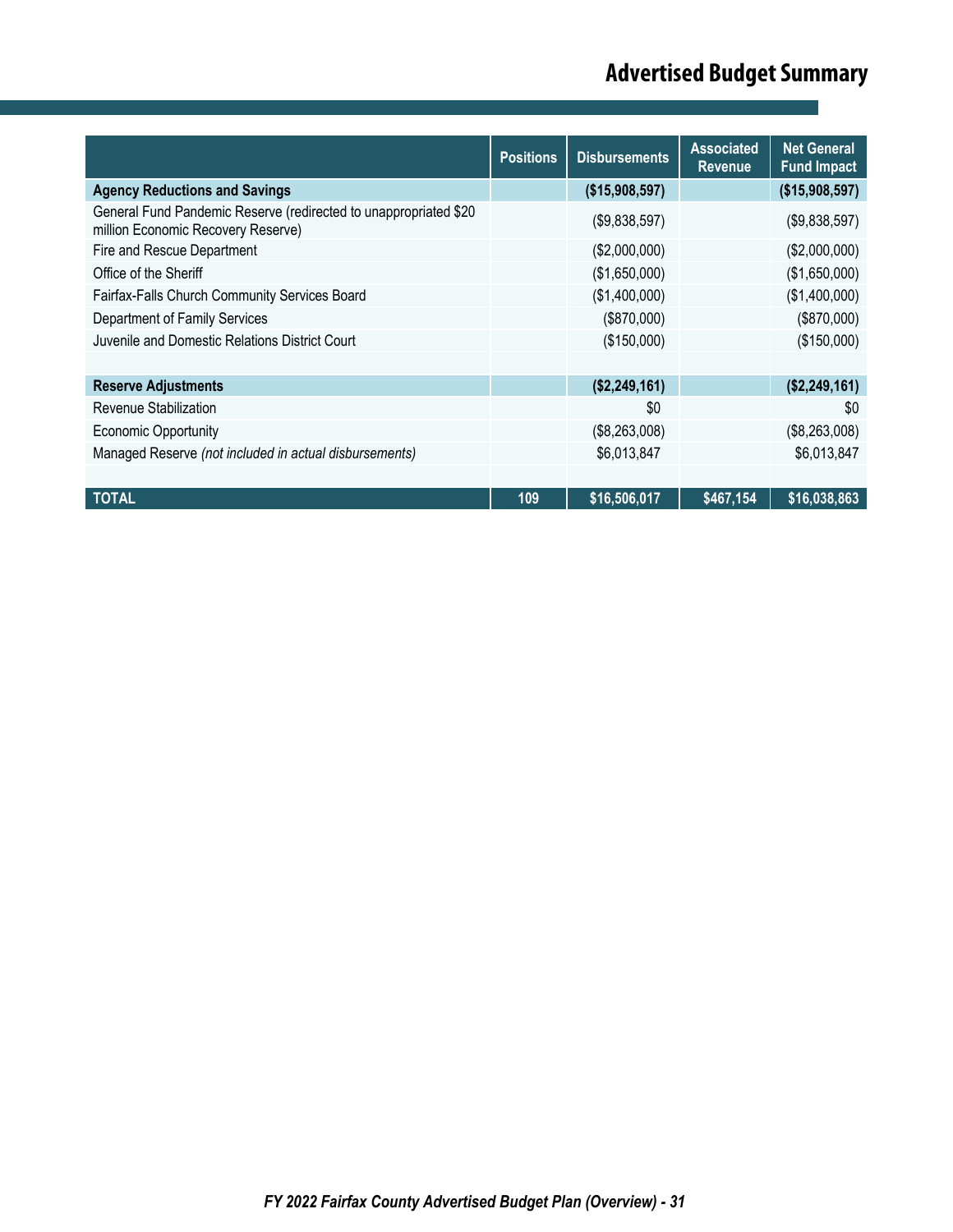| FY 2022 and FY 2023 MULTI-YEAR BUDGET PLAN: TAX AND FEE FACTS |                      |                                         |                                  |                             |                                          |  |  |
|---------------------------------------------------------------|----------------------|-----------------------------------------|----------------------------------|-----------------------------|------------------------------------------|--|--|
| <b>Type</b>                                                   | <b>Unit</b>          | <b>FY 2020</b><br><b>Actual</b><br>Rate | FY 2021<br><b>Actual</b><br>Rate | FY 2022<br>Proposed<br>Rate | <b>FY 2023</b><br><b>Planned</b><br>Rate |  |  |
| <b>GENERAL FUND TAX RATES</b>                                 |                      |                                         |                                  |                             |                                          |  |  |
| <b>Real Estate</b>                                            | \$100/Assessed Value | \$1.15                                  | \$1.15                           | \$1.14                      | \$1.14                                   |  |  |
| Personal Property                                             | \$100/Assessed Value | \$4.57                                  | \$4.57                           | \$4.57                      | \$4.57                                   |  |  |
| <b>NON-GENERAL FUND TAX RATES</b>                             |                      |                                         |                                  |                             |                                          |  |  |
| <b>REFUSE RATES</b>                                           |                      |                                         |                                  |                             |                                          |  |  |
| <b>Refuse Collection (per unit)</b>                           | <b>Household</b>     | \$385                                   | \$370                            | \$400                       | \$425                                    |  |  |
| <b>Refuse Disposal (per ton)</b>                              | Ton                  | \$68                                    | \$68                             | \$66                        | \$67                                     |  |  |
| <b>Leaf Collection</b>                                        | \$100/Assessed Value | \$0.012                                 | \$0.012                          | \$0.012                     | \$0.012                                  |  |  |
| <b>SEWER CHARGES</b>                                          |                      |                                         |                                  |                             |                                          |  |  |
| <b>Sewer Base Charge</b>                                      | <b>Quarterly</b>     | \$32.91                                 | \$32.91                          | \$36.54                     | \$41.03                                  |  |  |
| <b>Sewer Availability Charge</b>                              | <b>Residential</b>   | \$8,340                                 | \$8,340                          | \$8,507                     | \$8,592                                  |  |  |
| <b>Sewer Service Charge</b>                                   | Per 1,000 Gallons    | \$7.28                                  | \$7.28                           | \$7.72                      | \$8.18                                   |  |  |
| <b>COMMUNITY CENTERS</b>                                      |                      |                                         |                                  |                             |                                          |  |  |
| <b>McLean Community Center</b>                                | \$100/Assessed Value | \$0.023                                 | \$0.023                          | \$0.023                     | \$0.023                                  |  |  |
| <b>Reston Community Center</b>                                | \$100/Assessed Value | \$0.047                                 | \$0.047                          | \$0.047                     | \$0.047                                  |  |  |
| <b>OTHER SPECIAL TAX DISTRICTS</b>                            |                      |                                         |                                  |                             |                                          |  |  |
| <b>Stormwater Services District Levy</b>                      | \$100/Assessed Value | \$0.0325                                | \$0.0325                         | \$0.0325                    | \$0.0325                                 |  |  |
| Route 28 Corridor                                             | \$100/Assessed Value | \$0.18                                  | \$0.17                           | \$0.17                      | \$0.17                                   |  |  |
| <b>Dulles Rail Phase I</b>                                    | \$100/Assessed Value | \$0.11                                  | \$0.09                           | \$0.09                      | \$0.09                                   |  |  |
| <b>Dulles Rail Phase II</b>                                   | \$100/Assessed Value | \$0.20                                  | \$0.20                           | \$0.20                      | \$0.20                                   |  |  |
| Integrated Pest Management<br>Program                         | \$100/Assessed Value | \$0.001                                 | \$0.001                          | \$0.001                     | \$0.001                                  |  |  |
| Commercial Real Estate Tax for<br>Transportation              | \$100/Assessed Value | \$0.125                                 | \$0.125                          | \$0.125                     | \$0.125                                  |  |  |
| <b>Tysons Service District</b>                                | \$100/Assessed Value | \$0.05                                  | \$0.05                           | \$0.05                      | \$0.05                                   |  |  |
| <b>Reston Service District</b>                                | \$100/Assessed Value | \$0.021                                 | \$0.021                          | \$0.021                     | \$0.021                                  |  |  |

Rates *Italicized and in bold* are proposed to be adjusted in FY 2022.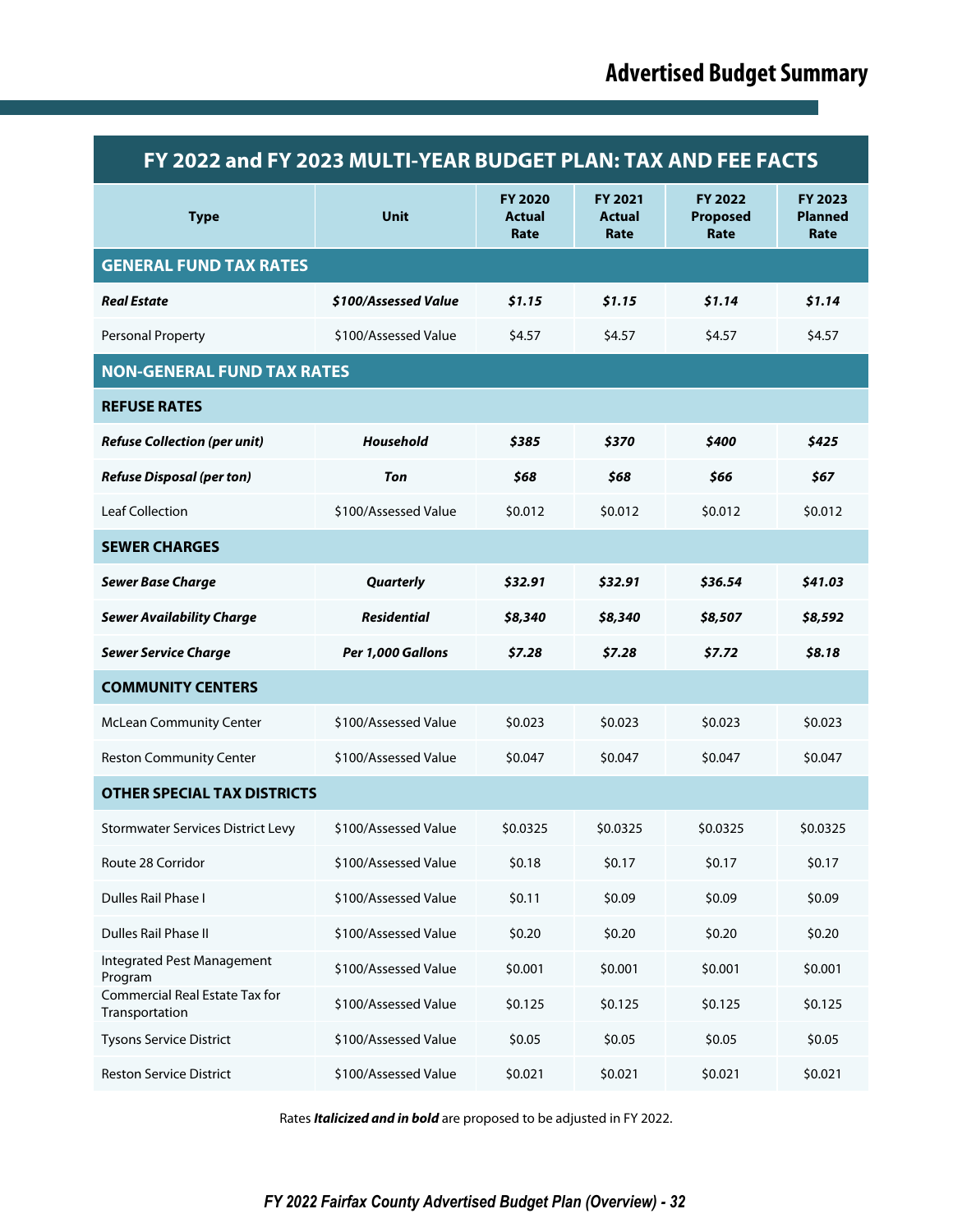**FY 2022 ADVERTISED BUDGET PLAN**

## GENERAL FUND RECEIPTS "WHERE IT COMES FROM"

(Subcategories in millions)



## FY 2022 GENERAL FUND RECEIPTS =  $$4,499,426,703**$

\* For presentation purposes, Personal Property Taxes of \$211,313,944 that are reimbursed by the Commonwealth as a result of the Personal Property Tax Relief Act of 1998 are included in the Personal Property Taxes category.

\*\* Total County resources used to support the budget include the revenues shown here, as well as a beginning balance and transfers in from other funds.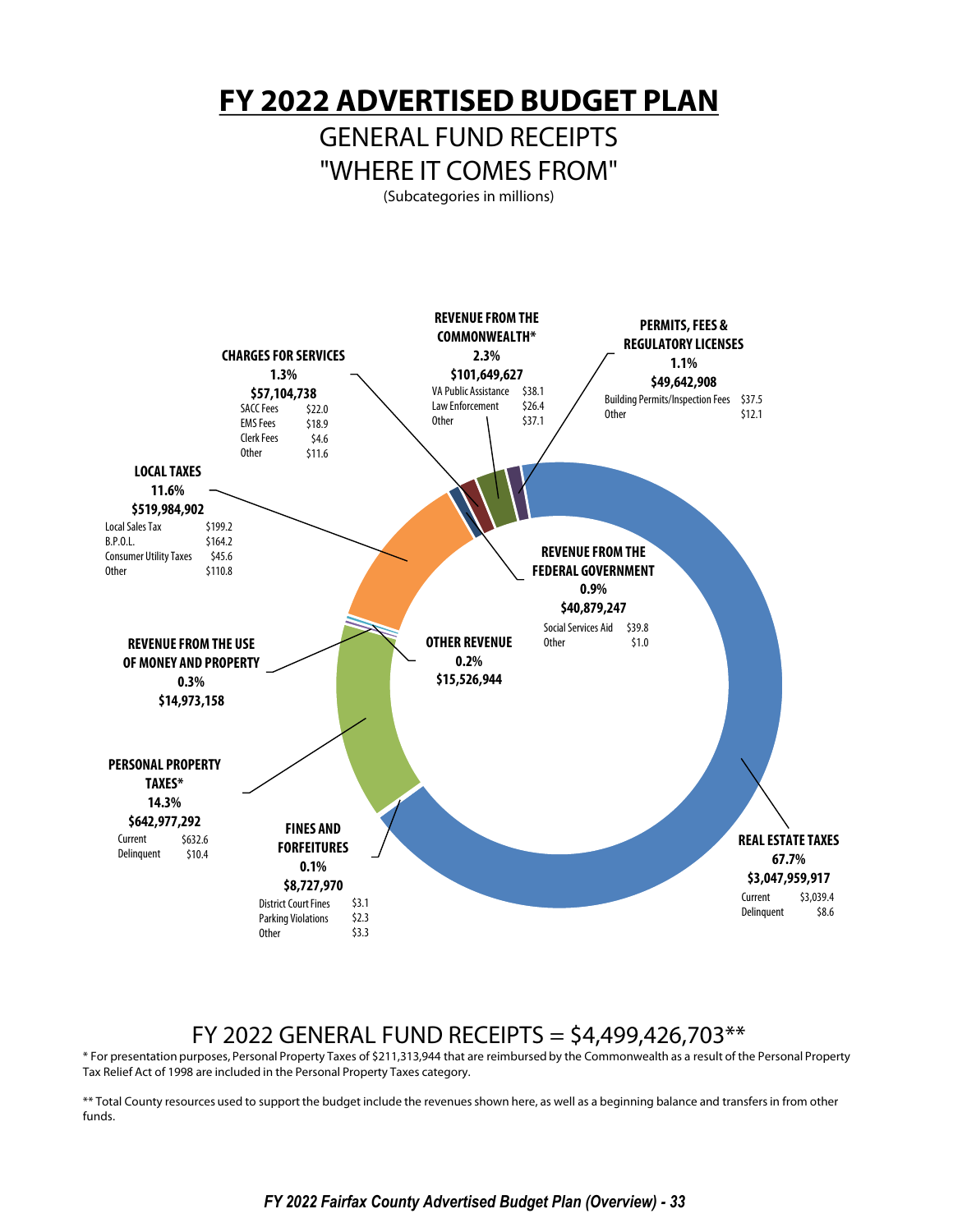

## FY 2022 GENERAL FUND DISBURSEMENTS = \$4,488,427,184

In addition to FY 2022 revenues, available balances and transfers in are also utilized to support disbursement requirements. \* Disbursements to reserves include contributions to the Revenue Stabilization Fund and the Economic Opportunity Reserve, but do not include contributions to the Managed Reserve.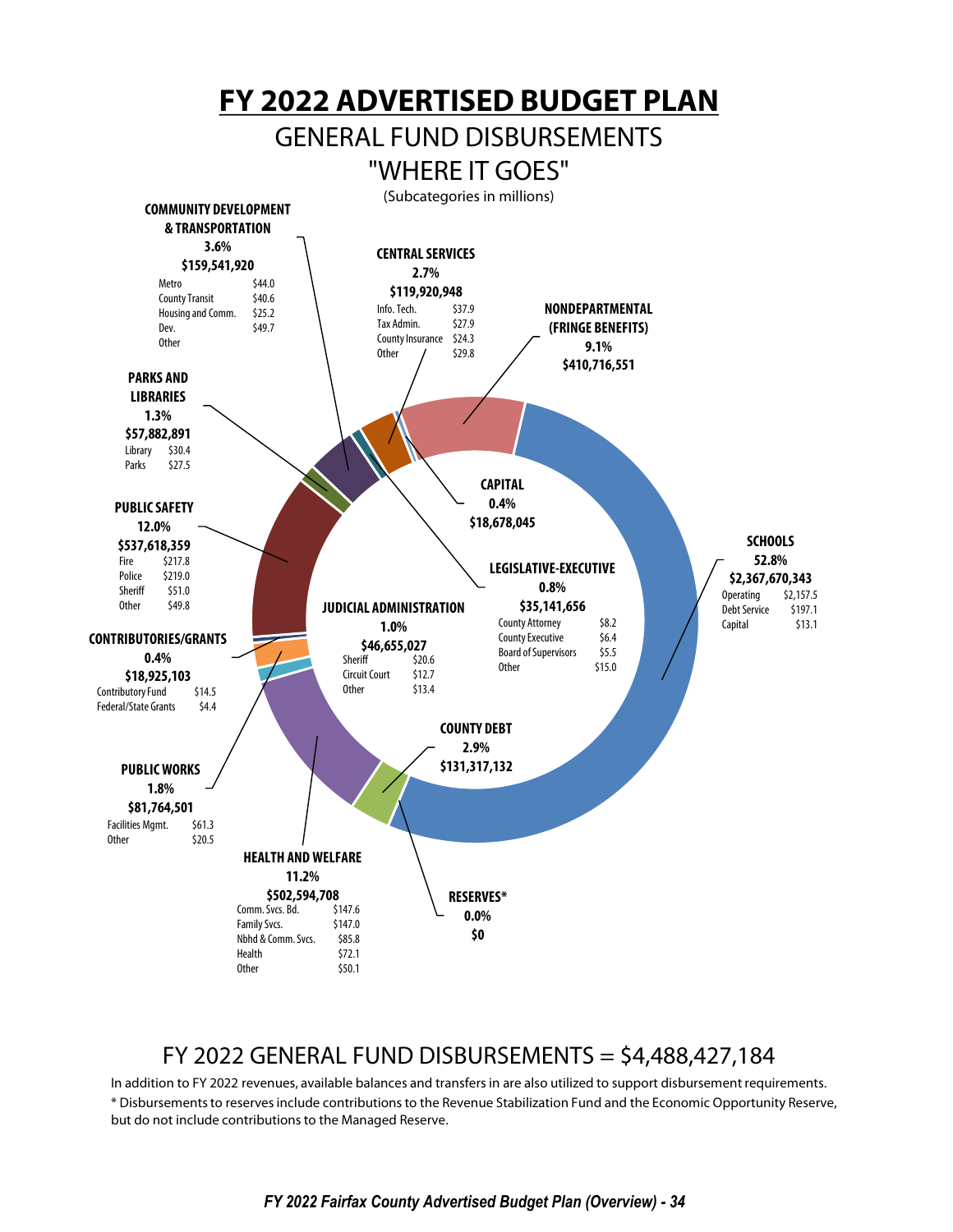**FY 2022 ADVERTISED BUDGET PLAN**

REVENUE ALL FUNDS

(subcategories in millions)



## **TOTAL REVENUE = \$8,935,791,939**

For presentation purposes, Personal Property Taxes of \$211,313,944 that are reimbursed by the Commonwealth as a result of the Personal Property Tax Relief Act of 1998 are included in the Personal Property Taxes category.